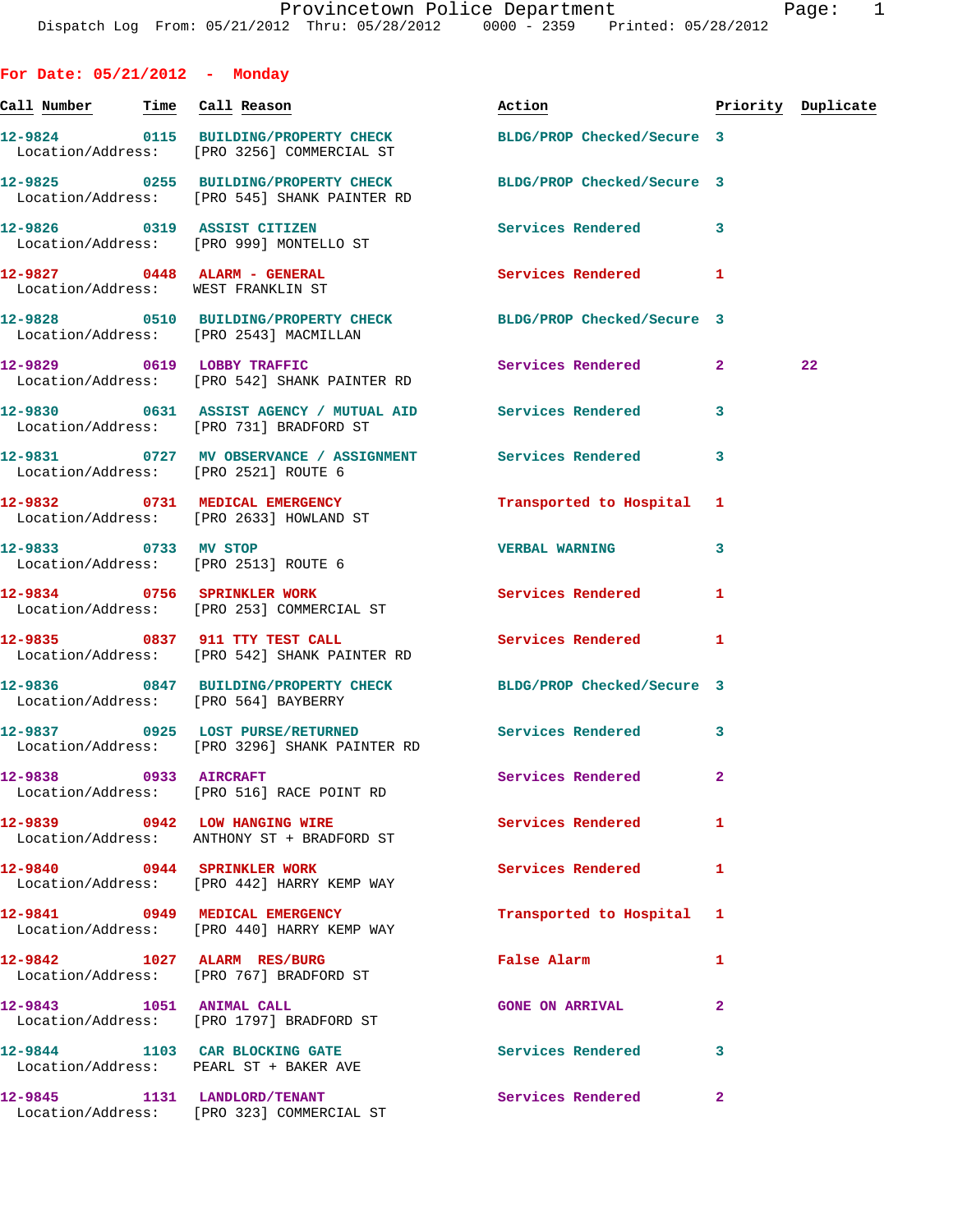|                                                                         | Provincetown Police Department<br>Dispatch Log From: 05/21/2012 Thru: 05/28/2012 0000 - 2359 Printed: 05/28/2012 |                            |                |
|-------------------------------------------------------------------------|------------------------------------------------------------------------------------------------------------------|----------------------------|----------------|
| 12-9846 1228 AIRCRAFT                                                   | Location/Address: [PRO 516] RACE POINT RD                                                                        | Services Rendered          | $\mathbf{2}$   |
|                                                                         | 12-9847 1235 PARK, WALK & TALK<br>Location/Address: [PRO 165] COMMERCIAL ST                                      | Services Rendered          | $\mathbf{2}$   |
|                                                                         | 12-9848 1247 SPRINKLER WORK<br>Location/Address: [PRO 2227] BRADFORD ST                                          | Services Rendered          | 1              |
| 12-9849 1315 FOLLOW UP<br>Location: 6A TOWN LINE                        |                                                                                                                  | Services Rendered          | $\overline{a}$ |
| 12-9850 1339 MEDICAL EMERGENCY<br>Location/Address: [PRO 3222] ALDEN ST |                                                                                                                  | Transported to Hospital    | 1              |
|                                                                         | 12-9851 1446 ALARM - GENERAL<br>Location/Address: [PRO 2635] BRADFORD ST EXT                                     | False Alarm                | 1              |
|                                                                         | 12-9852 1456 GENERAL INFO                                                                                        | Services Rendered          | 3              |
|                                                                         | 12-9853 1507 PARK, WALK & TALK<br>Location/Address: [PRO 216] COMMERCIAL ST                                      | Services Rendered          | $\overline{a}$ |
| Location/Address: [PRO 571] ALDEN ST                                    | 12-9854 1509 BUILDING/PROPERTY CHECK                                                                             | BLDG/PROP Checked/Secure 3 |                |
| Location/Address: [PRO 2521] ROUTE 6                                    | 12-9855 1527 MV OBSERVANCE / ASSIGNMENT Services Rendered                                                        |                            | 3              |
| Location/Address: [PRO 3440] ROUTE 6                                    | 12-9856 1540 MV OBSERVANCE / ASSIGNMENT Services Rendered                                                        |                            | 3              |
|                                                                         | 12-9857 1545 BUILDING/PROPERTY CHECK Services Rendered<br>Location/Address: [PRO 391] COMMERCIAL ST              |                            | 3              |
| 12-9858 1548 MV STOP<br>Location/Address: [PRO 3440] ROUTE 6            |                                                                                                                  | <b>VERBAL WARNING</b>      | 3              |
| 12-9859 1627 AIRCRAFT                                                   | Location/Address: [PRO 516] RACE POINT RD                                                                        | Services Rendered          | $\mathbf{2}$   |
| 1636 MV STOP<br>12-9860<br>Location/Address: [PRO 2513] ROUTE 6         |                                                                                                                  | <b>VERBAL WARNING</b>      | 3              |
| 12-9861 1705 BIKE GENERAL                                               | Location/Address: [PRO 196] COMMERCIAL ST                                                                        | Services Rendered          | $\mathbf{2}$   |
| 12-9862 1709 ALARM - GENERAL                                            | Location/Address: [PRO 1884] FRANKLIN ST                                                                         | Could Not Locate           | 1              |
| 12-9863 1721 MV STOP                                                    | Location/Address: [PRO 3708] SHANKPAINTER RD                                                                     | <b>VERBAL WARNING</b>      | 3              |
| Location/Address: [PRO 444] HIGH POLE                                   | 12-9864 1754 BUILDING/PROPERTY CHECK                                                                             | BLDG/PROP Checked/Secure 3 |                |
| Location/Address: [PRO 49] BRADFORD ST                                  | 12-9865 1943 STOLEN BLUE/BLACK PLANTERS Services Rendered                                                        |                            | $\mathbf{2}$   |
|                                                                         | 12-9866 2040 BUILDING/PROPERTY CHECK<br>Location/Address: [PRO 3259] MACMILLAN WHARF                             | BLDG/PROP Checked/Secure 3 |                |
|                                                                         | 12-9867 2101 BUILDING/PROPERTY CHECK<br>Location/Address: [PRO 306] COMMERCIAL ST                                | BLDG/PROP Checked/Secure 3 |                |
| Location/Address: [PRO 16] BRADFORD ST                                  | 12-9868 2151 BUILDING/PROPERTY CHECK BLDG/PROP Checked/Secure 3                                                  |                            |                |
| 12-9869 2201 MV STOP<br>Location/Address: [PRO 2518] ROUTE 6            |                                                                                                                  | <b>VERBAL WARNING</b>      | 3              |

Page: 2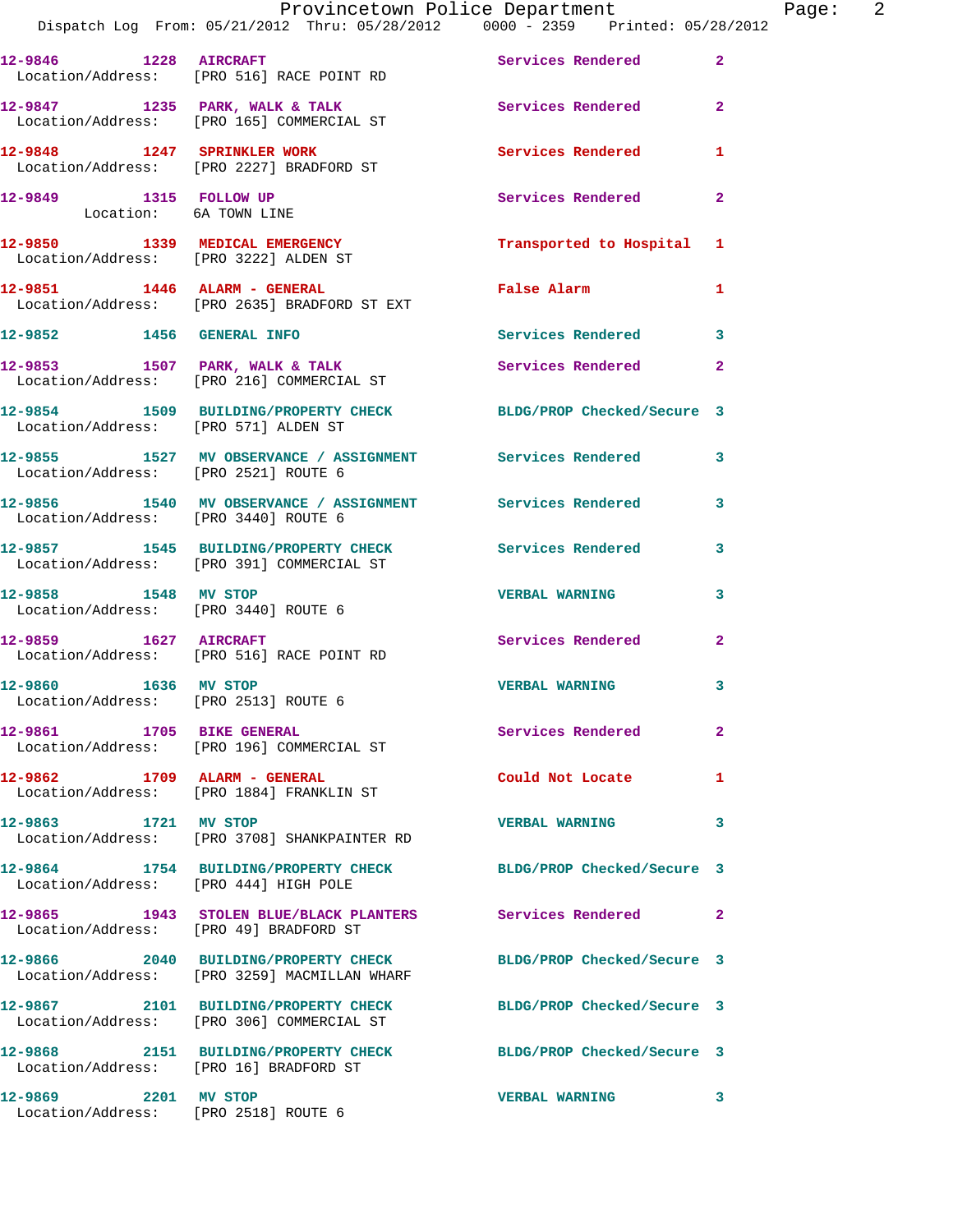**12-9870 0000 BUILDING/PROPERTY CHECK BLDG/PROP Checked/Secure 3**  Location/Address: [PRO 444] HIGH POLE **12-9871 0020 LOBBY TRAFFIC Services Rendered 2 32**  Location/Address: [PRO 542] SHANK PAINTER RD **12-9872 0037 MEDICAL EMERGENCY Services Rendered 1**  Location/Address: [PRO 1237] MILLER HILL RD **12-9873 0113 BUILDING/PROPERTY CHECK BLDG/PROP Checked/Secure 3**  Location/Address: [PRO 2898] JEROME SMITH RD **12-9874 0609 BUILDING/PROPERTY CHECK BLDG/PROP Checked/Secure 3**  Location/Address: [PRO 2206] COMMERCIAL ST **12-9875 0633 AIRCRAFT Services Rendered 2**  Location/Address: [PRO 516] RACE POINT RD **12-9876 0750 SPRINKLER WORK Services Rendered 1**  Location/Address: [PRO 3671] COMMERCIAL ST **12-9877 0806 MV COMPLAINT Vehicle Towed 2**  Location/Address: [PRO 3121] COMMERCIAL ST **12-9878 0818 MV ACCIDENT SPOKEN TO 1**  Location/Address: SNAIL RD + COMMERCIAL ST **12-9879 0840 MV HIT & RUN SPOKEN TO 2**  Location/Address: [PRO 526] RYDER ST EXT **12-9880 0849 BUILDING/PROPERTY CHECK BLDG/PROP Checked/Secure 3**  Location/Address: [PRO 2483] COMMERCIAL ST **12-9881 0857 BUILDING/PROPERTY CHECK BLDG/PROP Checked/Secure 3**  Location/Address: [PRO 2206] COMMERCIAL ST **12-9882 0925 BUILDING/PROPERTY CHECK BLDG/PROP Checked/Secure 3**  Location/Address: [PRO 3317] CEMETERY RD **12-9883 0925 BUILDING/PROPERTY CHECK BLDG/PROP Checked/Secure 3**  Location/Address: [PRO 3318] CEMETERY RD **12-9884 0941 MV STOP VERBAL WARNING 3**  Location/Address: [PRO 2540] RACE POINT RD **12-9885 0942 AIRCRAFT Services Rendered 2**  Location/Address: [PRO 516] RACE POINT RD **12-9886 1035 FOLLOW UP Services Rendered 2**  Location/Address: [PRO 2645] SHANK PAINTER RD **12-9887 1044 SPEAK W/OFFICER SPOKEN TO 3**  Location/Address: [PRO 542] SHANK PAINTER RD **12-9888 1107 FOLLOW UP Services Rendered 2**  Location/Address: [PRO 42] BRADFORD ST **12-9889 1134 MV STOP VERBAL WARNING 3**  Location/Address: [PRO 59] BRADFORD ST **12-9890 1142 MV ACCIDENT Services Rendered 1**  Location/Address: [PRO 187] COMMERCIAL ST

12-9891 1207 AIRCRAFT Services Rendered 2

**For Date: 05/22/2012 - Tuesday**

Location/Address: [PRO 516] RACE POINT RD

**12-9892 1209 FOUND BLK KENNETH COLE WALLET Services Rendered 3**  Location/Address: [PRO 542] SHANK PAINTER RD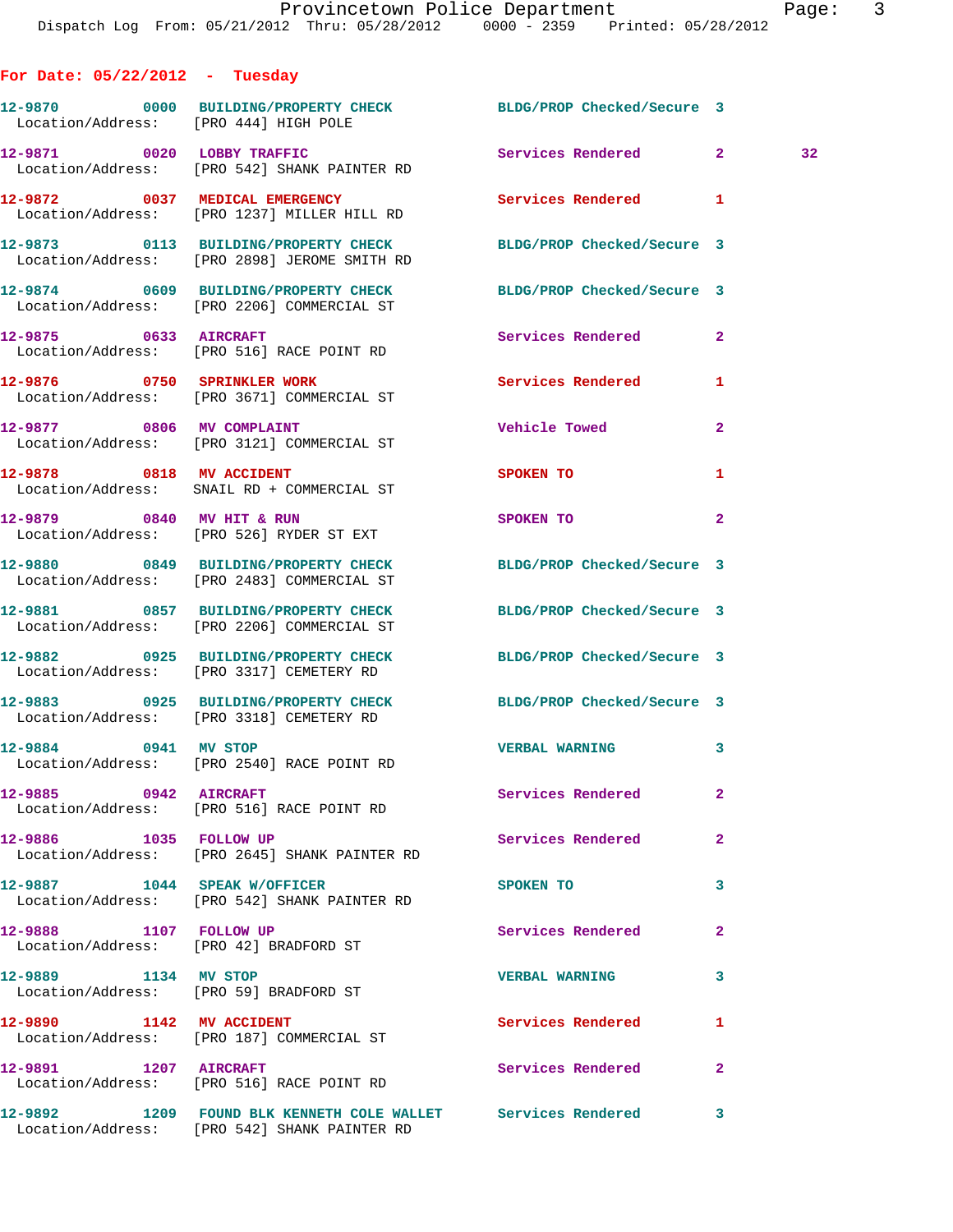| 12-9893 1250 MV STOP<br>Location/Address: [PRO 2479] ROUTE 6   |                                                                                                             | <b>VERBAL WARNING</b>      | 3            |
|----------------------------------------------------------------|-------------------------------------------------------------------------------------------------------------|----------------------------|--------------|
| 12-9894 1321 PARK, WALK & TALK<br>Location: WEST ROAM          |                                                                                                             | Services Rendered          | $\mathbf{2}$ |
| 12-9895 1326 911 TEST CALL                                     | Location/Address: [PRO 440] HARRY KEMP WAY                                                                  | Services Rendered          | $\mathbf{1}$ |
|                                                                | 12-9896 1448 TRAFFIC CONTROL<br>Location/Address: [PRO 488] MAYFLOWER AVE                                   | <b>Services Rendered</b>   | 3            |
| 12-9897 1501 COMPLAINT                                         | Location/Address: COOK ST + BRADFORD ST                                                                     | Services Rendered          | 3            |
|                                                                | 12-9898 1516 LOST CARD CARRIER W/CARDS<br>Location/Address: [PRO 542] SHANK PAINTER RD                      | Services Rendered          | 3            |
| Location/Address: [PRO 2521] ROUTE 6                           | 12-9899 1526 MV OBSERVANCE / ASSIGNMENT Services Rendered                                                   |                            | 3            |
|                                                                | 12-9900 1529 ELEVATOR ALARM<br>Location/Address: [PRO 105] COMMERCIAL ST                                    | No Action Required         | 1            |
| 12-9901 1544 MV STOP<br>Location/Address: ROUTE 6 + SNAIL RD   |                                                                                                             | Citation/Warning Issued 3  |              |
| 12-9902 1605 MV STOP<br>Location/Address: ROUTE 6 + SNAIL RD   |                                                                                                             | <b>VERBAL WARNING</b>      | 3            |
| 12-9903 1612 MV STOP                                           | Location/Address: CONWELL ST + ROUTE 6                                                                      | <b>VERBAL WARNING</b>      | 3            |
|                                                                | 12-9905 1630 BUILDING/PROPERTY CHECK<br>Location/Address: [PRO 3317] CEMETERY RD                            | BLDG/PROP Checked/Secure 3 |              |
|                                                                | $12-9904$ 1634 PARK, WALK & TALK<br>Location/Address: [PRO 105] COMMERCIAL ST                               | Services Rendered 2        |              |
| 12-9906 1642 LOST WALLET                                       | Location/Address: [PRO 542] SHANK PAINTER RD                                                                | Services Rendered 3        |              |
| Location/Address: [PRO 433] RYDER ST                           | 12-9907 1741 BUILDING/PROPERTY CHECK                                                                        | BLDG/PROP Checked/Secure 3 |              |
| 12-9908 1842 MV STOP<br>Location/Address: SNAIL RD             |                                                                                                             | <b>VERBAL WARNING</b>      | 3            |
|                                                                | 12-9909 1847 BUILDING/PROPERTY CHECK BLDG/PROP Checked/Secure 3<br>Location/Address: [PRO 488] MAYFLOWER ST |                            |              |
|                                                                | 12-9910 1855 BUILDING/PROPERTY CHECK<br>Location/Address: [PRO 1646] WINSLOW ST                             | BLDG/PROP Checked/Secure 3 |              |
|                                                                | 12-9911 1904 LOST CLUTCH PURSE<br>Location/Address: [PRO 542] SHANK PAINTER RD                              | Services Rendered 3        |              |
| 12-9912 1917 MV STOP<br>Location/Address: ROUTE 6 + SNAIL RD   |                                                                                                             | <b>VERBAL WARNING</b>      | 3            |
| 12-9914 1928 MEDICAL EMERGENCY                                 | Location/Address: [PRO 3158] MEADOW RD                                                                      | Transported to Hospital 1  |              |
|                                                                | 12-9913 1929 BUILDING/PROPERTY CHECK<br>Location/Address: [PRO 519] RACE POINT RD                           | BLDG/PROP Checked/Secure 3 |              |
| 12-9915 1956 MV STOP<br>Location/Address: HOWLAND ST + ROUTE 6 |                                                                                                             | <b>VERBAL WARNING</b>      | 3            |
| 12-9916 1959 MV STOP                                           |                                                                                                             | <b>VERBAL WARNING</b>      | 3            |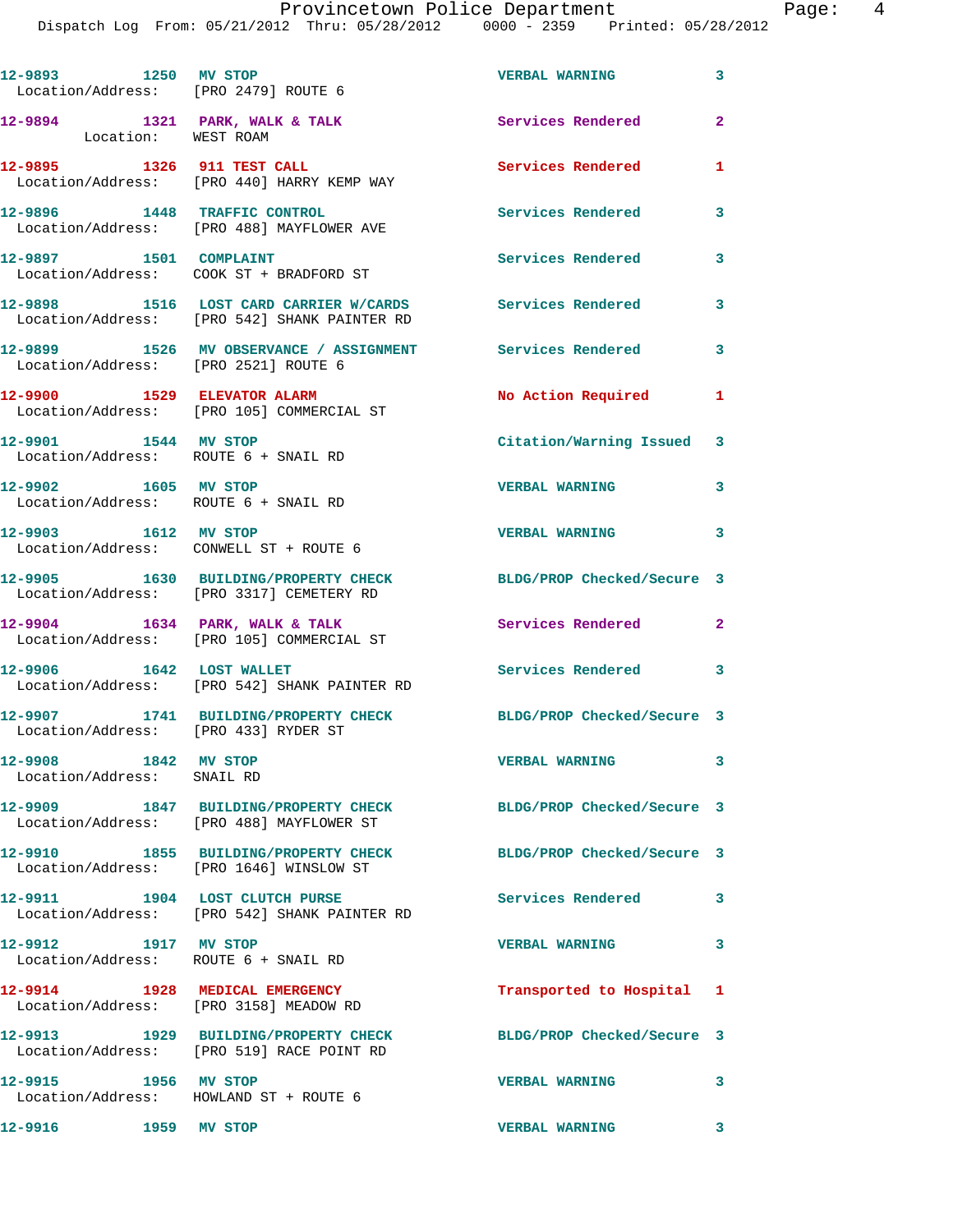|                                        | Provincetown Police Department The Rage: 5<br>Dispatch Log From: 05/21/2012 Thru: 05/28/2012 0000 - 2359 Printed: 05/28/2012 |                           |  |  |
|----------------------------------------|------------------------------------------------------------------------------------------------------------------------------|---------------------------|--|--|
|                                        | Location: [PRO 3672] TOWN LINE                                                                                               |                           |  |  |
|                                        | 12-9917 2008 911 GENERAL<br>Location/Address: [PRO 1307] CARVER ST                                                           | Services Rendered 1       |  |  |
|                                        | 12-9919 2026 ASSIST AGENCY / MUTUAL AID Services Rendered 3<br>Location/Address: [PRO 269] COMMERCIAL ST                     |                           |  |  |
|                                        | 12-9918 2027 MV OBSERVANCE / ASSIGNMENT No Action Required 3<br>Location/Address: [PRO 2784] SHANKPAINTER RD                 |                           |  |  |
|                                        | 12-9921 2029 PARK, WALK & TALK 2001 Services Rendered 2<br>Location/Address: [PRO 539] SHANKPAINTER RD                       |                           |  |  |
| 12-9920 2034 MV STOP                   | Location/Address: JEROME SMITH RD + CAPTAIN BERTIE RD                                                                        | VERBAL WARNING 3          |  |  |
| Location/Address: [PRO 16] BRADFORD ST | 12-9922 2111 BUILDING/PROPERTY CHECK BLDG/PROP Checked/Secure 3                                                              |                           |  |  |
|                                        | 12-9923 2120 MV STOP<br>Location/Address: [PRO 25] BRADFORD ST                                                               | VERBAL WARNING 3          |  |  |
| 12-9924 2133 MV STOP                   | Location/Address: ROUTE 6 + SNAIL RD                                                                                         | VERBAL WARNING 3          |  |  |
| Location/Address: [PRO 512] PRINCE ST  | 12-9926 2259 BUILDING/PROPERTY CHECK Services Rendered 3                                                                     |                           |  |  |
| Location/Address: [PRO 3440] ROUTE 6   | 12-9927 2307 MV OBSERVANCE / ASSIGNMENT Services Rendered 3                                                                  |                           |  |  |
|                                        | 12-9928 2319 BUILDING/PROPERTY CHECK BLDG/PROP Checked/Secure 3<br>Location/Address: [PRO 545] SHANKPAINTER RD               |                           |  |  |
|                                        | 12-9929 2355 BUILDING/PROPERTY CHECK Services Rendered 3<br>Location/Address: [PRO 306] COMMERCIAL ST                        |                           |  |  |
| For Date: $05/23/2012$ - Wednesday     |                                                                                                                              |                           |  |  |
| 12-9930                                | 0004 LOBBY TRAFFIC<br>Location/Address: [PRO 542] SHANK PAINTER RD                                                           | Services Rendered 3 3 40  |  |  |
|                                        | 12-9931 0202 BUILDING/PROPERTY CHECK BLDG/PROP Checked/Secure 3<br>Location/Address: [PRO 1638] COMMERCIAL ST                |                           |  |  |
|                                        | 12-9932 0308 BUILDING/PROPERTY CHECK Services Rendered 3<br>Location/Address: [PRO 3259] MACMILLAN                           |                           |  |  |
|                                        | 12-9933 0326 ASSIST CITIZEN<br>Location/Address: [PRO 2227] BRADFORD ST                                                      | Services Rendered 3       |  |  |
|                                        | 12-9934 0513 BUILDING/PROPERTY CHECK Services Rendered 3<br>Location/Address: [PRO 1778] SHANKPAINTER RD                     |                           |  |  |
| 12-9935 0547 MV STOP                   | Location/Address: [PRO 2818] CONWELL ST                                                                                      | VERBAL WARNING 3          |  |  |
|                                        | 12-9936 0557 ASSIST AGENCY / MUTUAL AID Services Rendered 3<br>Location/Address: [PRO 542] SHANK PAINTER RD                  |                           |  |  |
|                                        | 12-9937 0613 AIRCRAFT<br>Location/Address: [PRO 516] RACE POINT RD                                                           | Services Rendered 2       |  |  |
|                                        | 12-9938 0704 BOAT COMPLAINT<br>Location/Address: [PRO 2543] MACMILLAN WHARF                                                  | SPOKEN TO 2               |  |  |
|                                        | 12-9939 0737 MEDICAL EMERGENCY<br>Location/Address: [PRO 726] BRADFORD ST                                                    | Transported to Hospital 1 |  |  |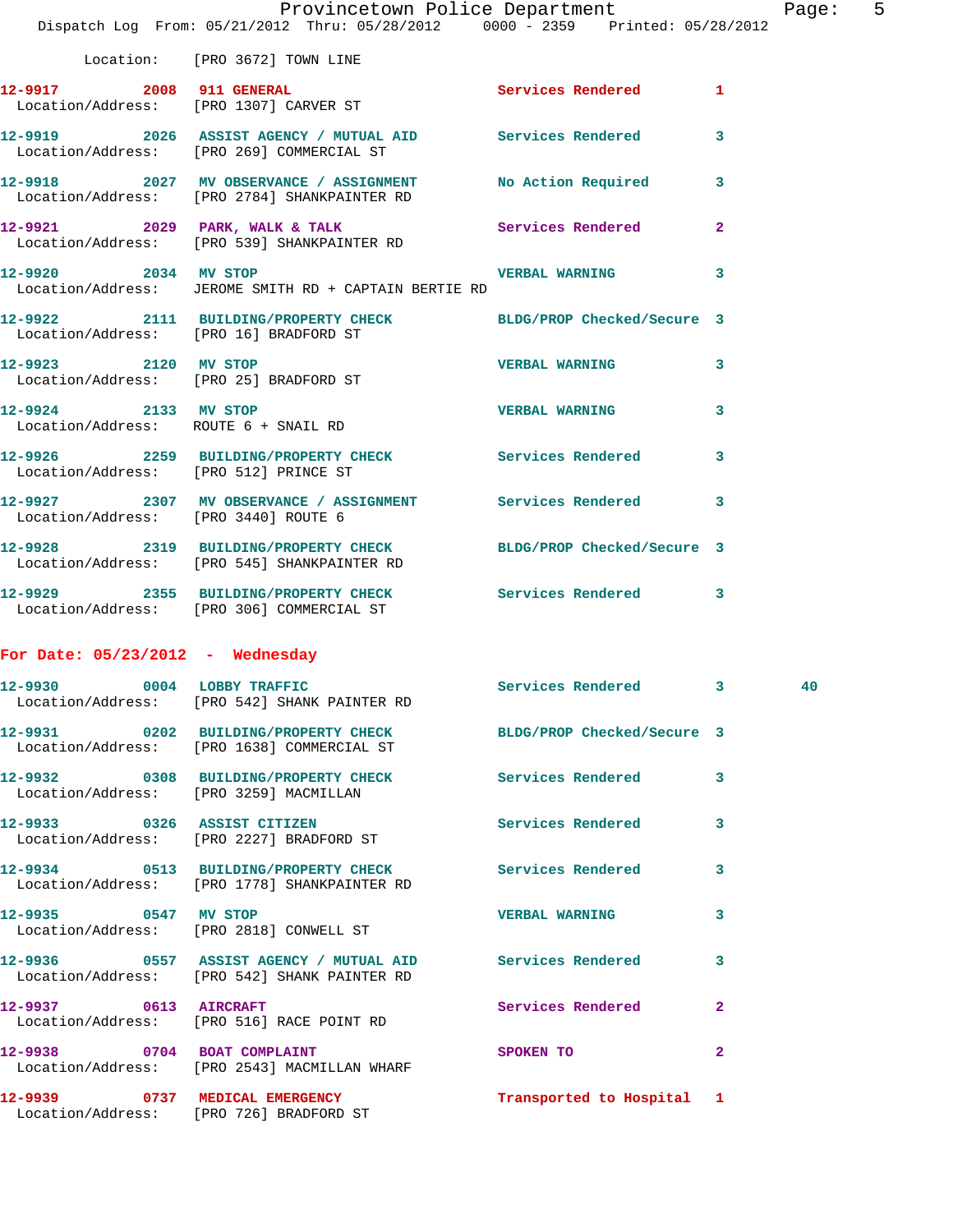|                                      | Dispatch Log From: 05/21/2012 Thru: 05/28/2012   0000 - 2359   Printed: 05/28/2012                            | Provincetown Police Department          |              | Page: 6 |  |
|--------------------------------------|---------------------------------------------------------------------------------------------------------------|-----------------------------------------|--------------|---------|--|
|                                      | 12-9940 0819 SPRINKLER WORK Services Rendered 1<br>Location/Address: [PRO 3671] COMMERCIAL ST                 |                                         |              |         |  |
| Location/Address: [PRO 2513] ROUTE 6 | 12-9941 0906 MV OBSERVANCE / ASSIGNMENT Services Rendered 3                                                   |                                         |              |         |  |
| 12-9942 0909 MV STOP                 | Location/Address: [PRO 2513] ROUTE 6                                                                          | <b>VERBAL WARNING</b>                   | 3            |         |  |
|                                      | 12-9943 0913 MV STOP<br>Location/Address: [PRO 2513] ROUTE 6                                                  | <b>VERBAL WARNING</b>                   | $\mathbf{3}$ |         |  |
| Location/Address: [PRO 571] ALDEN ST | 12-9944 0924 BUILDING/PROPERTY CHECK BLDG/PROP Checked/Secure 3                                               |                                         |              |         |  |
|                                      | 12-9945 0932 BUILDING/PROPERTY CHECK BLDG/PROP Checked/Secure 3<br>Location/Address: [PRO 3317] CEMETERY RD   |                                         |              |         |  |
|                                      | 12-9946 0933 SPRINKLER TESTING<br>Location/Address: [PRO 2558] BRADFORD ST                                    | Services Rendered 1                     |              |         |  |
|                                      | 12-9947 0934 AIRCRAFT<br>Location/Address: [PRO 516] RACE POINT RD                                            | Services Rendered                       | $\mathbf{2}$ |         |  |
|                                      | 12-9948 0936 BUILDING/PROPERTY CHECK BLDG/PROP Checked/Secure 3<br>Location/Address: [PRO 2483] COMMERCIAL ST |                                         |              |         |  |
|                                      | 12-9949 0957 FOLLOW UP<br>Location/Address: [PRO 1569] CUDWORTH ST                                            | Services Rendered 2                     |              |         |  |
|                                      | 12-9950 1024 PARK, WALK & TALK 1999 Services Rendered 2<br>Location/Address: [PRO 537] SHANK PAINTER RD       |                                         |              |         |  |
|                                      | 12-9951 1039 MV COMPLAINT<br>Location/Address: [PRO 105] COMMERCIAL ST                                        | SPOKEN TO DESCRIPTION OF REAL PROPERTY. | 2            |         |  |
|                                      | 12-9952 1054 BUILDING/PROPERTY CHECK BLDG/PROP Checked/Secure 3<br>Location/Address: [PRO 2206] COMMERCIAL ST |                                         |              |         |  |
|                                      | 12-9953 1101 ORIENTATION<br>Location/Address: [PRO 1892] SHANK PAINTER RD                                     | Services Rendered 3                     |              |         |  |
|                                      | 12-9954 1115 BUILDING/PROPERTY CHECK<br>Location/Address: [PRO 3318] CEMETERY RD                              | BLDG/PROP Checked/Secure 3              |              |         |  |
|                                      | 12-9955 1203 FOLLOW UP<br>Location/Address: [PRO 569] WINSLOW ST                                              | <b>Services Rendered</b>                | $\mathbf{2}$ |         |  |
|                                      | 12-9956 1246 TRAFFIC CONTROL<br>Location/Address: COMMERCIAL ST + TREMONT ST                                  | <b>GONE ON ARRIVAL</b>                  | 3            |         |  |
|                                      | 12-9957 1258 COMPLAINT<br>Location/Address: [PRO 175] COMMERCIAL ST                                           | SPOKEN TO                               | 3            |         |  |
|                                      | 12-9958 1306 MV OBSERVANCE / ASSIGNMENT Services Rendered 3<br>Location/Address: HOWLAND ST + HARRY KEMP WAY  |                                         |              |         |  |
|                                      | 12-9959 1306 ANIMAL CALL/ HOME FOR DOGS Services Rendered<br>Location/Address: [PRO 2368] SHANK PAINTER RD    |                                         | $\mathbf{2}$ |         |  |
| 12-9960 1313 MV STOP                 | Location/Address: [PRO 2513] ROUTE 6                                                                          | <b>VERBAL WARNING</b>                   | 3            |         |  |
|                                      | 12-9961 1320 SPRINKLER WORK<br>Location/Address: [PRO 1791] BRADFORD ST                                       | Services Rendered                       | 1            |         |  |

**12-9962 1323 MV OBSERVANCE / ASSIGNMENT Services Rendered 3**  Location/Address: [PRO 1645] HARRY KEMP **12-9963 1326 MV STOP VERBAL WARNING 3** 

Location/Address: HARRY KEMP WAY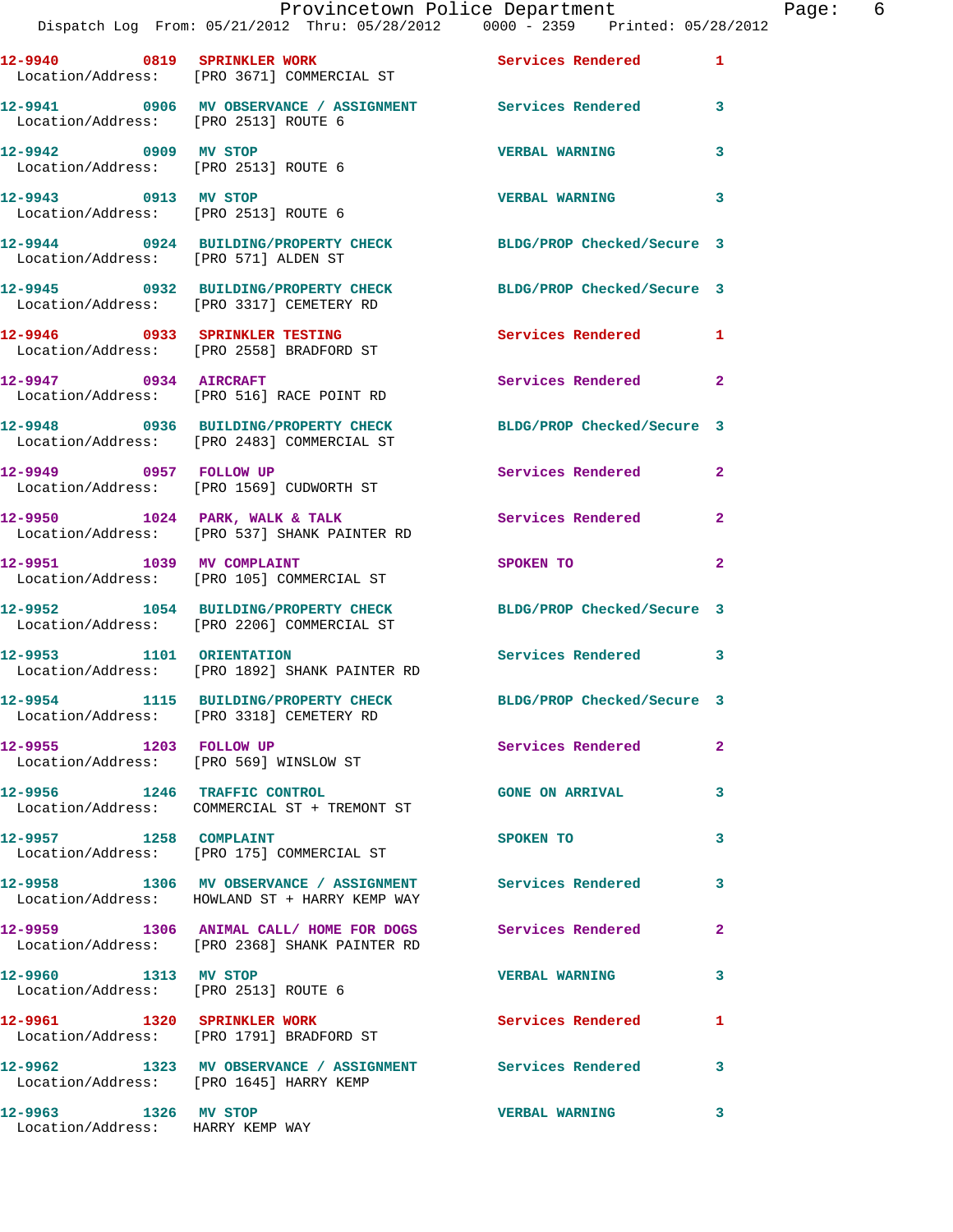| 12-9964 1339 FOLLOW UP<br>Location/Address: COMMERCIAL ST            |                                                                                                           | Services Rendered        | $\overline{2}$ |
|----------------------------------------------------------------------|-----------------------------------------------------------------------------------------------------------|--------------------------|----------------|
|                                                                      | 12-9966 1410 ANIMAL CALL/HOME FOR DOGS Services Rendered<br>Location/Address: [PRO 2368] SHANK PAINTER RD |                          | $\overline{a}$ |
| 12-9967 1413 ASSIST CITIZEN                                          | Location/Address: [PRO 1892] SHANK PAINTER RD                                                             | Services Rendered        | 3              |
| 12-9968 1423 MV COMPLAINT                                            | Location/Address: [PRO 1662] PEARL ST                                                                     | Services Rendered        | $\mathbf{2}$   |
|                                                                      | 12-9969 1425 LOST SCRIPT SUNGLASSES Services Rendered<br>Location/Address: [PRO 542] SHANK PAINTER RD     |                          | 3              |
|                                                                      | 12-9970 1429 LOST HONDA KEY<br>Location/Address: [PRO 542] SHANK PAINTER RD                               | <b>Services Rendered</b> | 3              |
|                                                                      | 12-9971 1444 ANIMAL CALL/TURTLE<br>Location/Address: [PRO 3296] SHANK PAINTER RD                          | Services Rendered        | $\mathbf{2}$   |
| 12-9972 1457 TRESPASS                                                | Location/Address: [PRO 1737] BRADFORD ST                                                                  | Services Rendered        | $\mathbf{2}$   |
| Location/Address: [PRO 453] KILEY CT                                 | 12-9973 1515 PARKING COMPLAINT / GENERAL GONE ON ARRIVAL                                                  |                          | 3              |
|                                                                      | 12-9974 1643 ASSIST H/M/PIER CHECKS<br>Location/Address: [PRO 2543] MACMILLAN WHARF                       | <b>Services Rendered</b> | 3              |
| 12-9975 1658 MV DISABLED                                             | Location/Address: ROUTE 6 + CONWELL ST                                                                    | Services Rendered        | $\overline{a}$ |
|                                                                      | 12-9976 1701 LOST MAN PURSE<br>Location/Address: [PRO 542] SHANK PAINTER RD                               | <b>Services Rendered</b> | 3              |
|                                                                      | $12-9977$ 1716 PARK, WALK & TALK<br>Location/Address: [PRO 175] COMMERCIAL ST                             | <b>Services Rendered</b> | $\mathbf{2}$   |
| 12-9978 1734 COMPLAINT                                               | Location/Address: [PRO 2227] BRADFORD ST                                                                  | SPOKEN TO                | 3              |
| 12-9979 1849 SERVE WARRANT<br>Location/Address: WAREHAM ST           |                                                                                                           | Could Not Locate         | 3              |
| Location/Address: [PRO 2521] ROUTE 6                                 | 12-9980 1904 MV OBSERVANCE / ASSIGNMENT Services Rendered                                                 |                          | 3              |
| 12-9981 1920 SERVE WARRANT<br>Location/Address: [PRO 437] FREEMAN ST | Refer To Arrest: 12-79-AR                                                                                 | Arrest(s) Made           | 3              |
| 12-9983 2000 FOUND FERRET<br>Location/Address: [PRO 56] BRADFORD ST  |                                                                                                           | Services Rendered        | $\mathbf{2}$   |
| 12-9982 2001 LOST MA ID CARD                                         | Location/Address: [PRO 3296] SHANK PAINTER RD                                                             | <b>Services Rendered</b> | 3              |
|                                                                      | 12-9985 2011 PARKING COMPLAINT / GENERAL<br>Location/Address: CENTRAL ST + COMMERCIAL ST                  | <b>Services Rendered</b> | 3              |
| 12-9984 2025 ASSIST CITIZEN                                          | Location/Address: [PRO 542] SHANK PAINTER RD                                                              | <b>Services Rendered</b> | 3              |
| 12-9987 2043 LOST WALLET                                             | Location/Address: [PRO 542] SHANK PAINTER RD                                                              | Services Rendered        | 3              |
| 12-9986 2046 LOST WALLET                                             | Location/Address: [PRO 542] SHANK PAINTER RD                                                              | <b>Services Rendered</b> | 3              |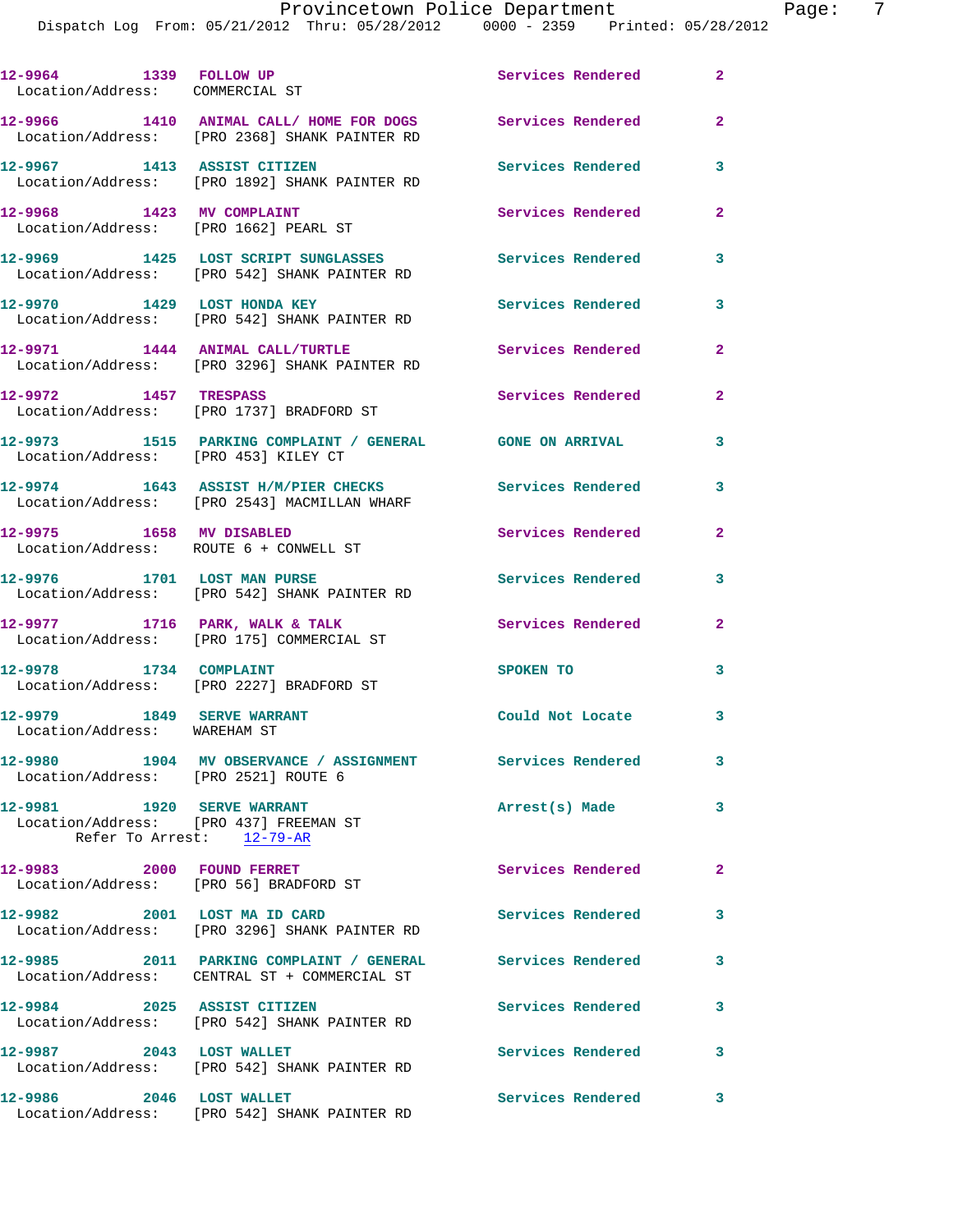|                                                          | Dispatch Log From: 05/21/2012 Thru: 05/28/2012 0000 - 2359 Printed: 05/28/2012                                  | Provincetown Police Department        |              | Page: 8 |  |
|----------------------------------------------------------|-----------------------------------------------------------------------------------------------------------------|---------------------------------------|--------------|---------|--|
|                                                          | 12-9988 2216 FIRE, CO ALARM<br>Location/Address: [PRO 2558] BRADFORD ST                                         | False Alarm                           | 1            |         |  |
| 12-9989 2251 WARRANT ARREST<br>Refer To Arrest: 12-80-AR | Location/Address: [PRO 3708] SHANKPAINTER RD                                                                    | Arrest(s) Made 2                      |              |         |  |
| For Date: $05/24/2012$ - Thursday                        |                                                                                                                 |                                       |              |         |  |
|                                                          | 12-9990 0000 LOBBY TRAFFIC<br>Location/Address: [PRO 542] SHANK PAINTER RD                                      | Services Rendered 2                   |              | 33      |  |
|                                                          | 12-9991 0006 BUILDING/PROPERTY CHECK BLDG/PROP Checked/Secure 3<br>Location/Address: [PRO 3259] MACMILLAN WHARF |                                       |              |         |  |
|                                                          | 12-9992 0149 BUILDING/PROPERTY CHECK BLDG/PROP Checked/Secure 3<br>Location/Address: [PRO 545] SHANK PAINTER RD |                                       |              |         |  |
|                                                          | 12-9993 0523 BUILDING/PROPERTY CHECK BLDG/PROP Checked/Secure 3<br>Location/Address: [PRO 2206] COMMERCIAL ST   |                                       |              |         |  |
|                                                          | 12-9994 0524 BUILDING/PROPERTY CHECK<br>Location/Address: [PRO 488] MAYFLOWER AVE                               | BLDG/PROP Checked/Secure 3            |              |         |  |
|                                                          | 12-9995 0612 BUILDING/PROPERTY CHECK BLDG/PROP Checked/Secure 3<br>Location/Address: [PRO 571] ALDEN ST         |                                       |              |         |  |
|                                                          | 12-9996 0625 AIRCRAFT<br>Location/Address: [PRO 516] RACE POINT RD                                              | No Action Required 2                  |              |         |  |
|                                                          | 12-9997 0632 BUILDING/PROPERTY CHECK BLDG/PROP Checked/Secure 3<br>Location/Address: [PRO 3317] CEMETERY RD     |                                       |              |         |  |
|                                                          | 12-9998 0700 ASSIST CITIZEN<br>Location/Address: [PRO 542] SHANK PAINTER RD                                     | SPOKEN TO THE SPOKEN OF THE SPOKEN TO | 3            |         |  |
| 12-9999 0702 AIRCRAFT                                    | Location/Address: [PRO 516] RACE POINT RD                                                                       | No Action Required 2                  |              |         |  |
|                                                          | 12-10000 0801 ALARM - GENERAL<br>Location/Address: [PRO 2564] COMMERCIAL ST                                     | False Alarm                           | $\mathbf{1}$ |         |  |
|                                                          | 12-10001 0813 BUILDING/PROPERTY CHECK BLDG/PROP Checked/Secure 3<br>Location/Address: [PRO 2483] COMMERCIAL ST  |                                       |              |         |  |
|                                                          | 12-10002 0908 PARKING COMPLAINT / GENERAL Services Rendered 3<br>Location/Address: [PRO 3456] RYDER ST EXT      |                                       |              |         |  |
|                                                          | 12-10003 0914 TRAFFIC CONTROL/DETAIL SPOKEN TO<br>Location/Address: SHANK PAINTER RD + PROVINCE RD              |                                       | $\mathbf{3}$ |         |  |
| 12-10004 0916 FOLLOW UP                                  | Location/Address: [PRO 3296] SHANK PAINTER RD                                                                   | No Action Required                    | $\mathbf{2}$ |         |  |
| 12-10005 0954 TRAFFIC CONTROL                            | Location/Address: [PRO 3670] SHANK PAINTER RD + PROVINCE RD                                                     | Taken/Referred to Other 3             |              |         |  |
| 12-10006 1011 MV STOP                                    | Location/Address: SHANK PAINTER RD + BROWNE ST                                                                  | <b>VERBAL WARNING</b>                 | 3            |         |  |
|                                                          | 12-10007 1011 MEDICAL EMERGENCY<br>Location/Address: [PRO 440] HARRY KEMP WAY                                   | Transported to Hospital 1             |              |         |  |
|                                                          | 12-10010 1021 TRAFFIC CONTROL<br>Location/Address: SHANK PAINTER RD                                             | No Action Required                    | 3            |         |  |
|                                                          | 12-10008 1022 BUILDING/PROPERTY CHECK Services Rendered<br>Location/Address: [PRO 1922] SHANKPAINTER RD         |                                       | 3            |         |  |
|                                                          | 12-10009 1023 MV OBSERVANCE / ASSIGNMENT Services Rendered 3                                                    |                                       |              |         |  |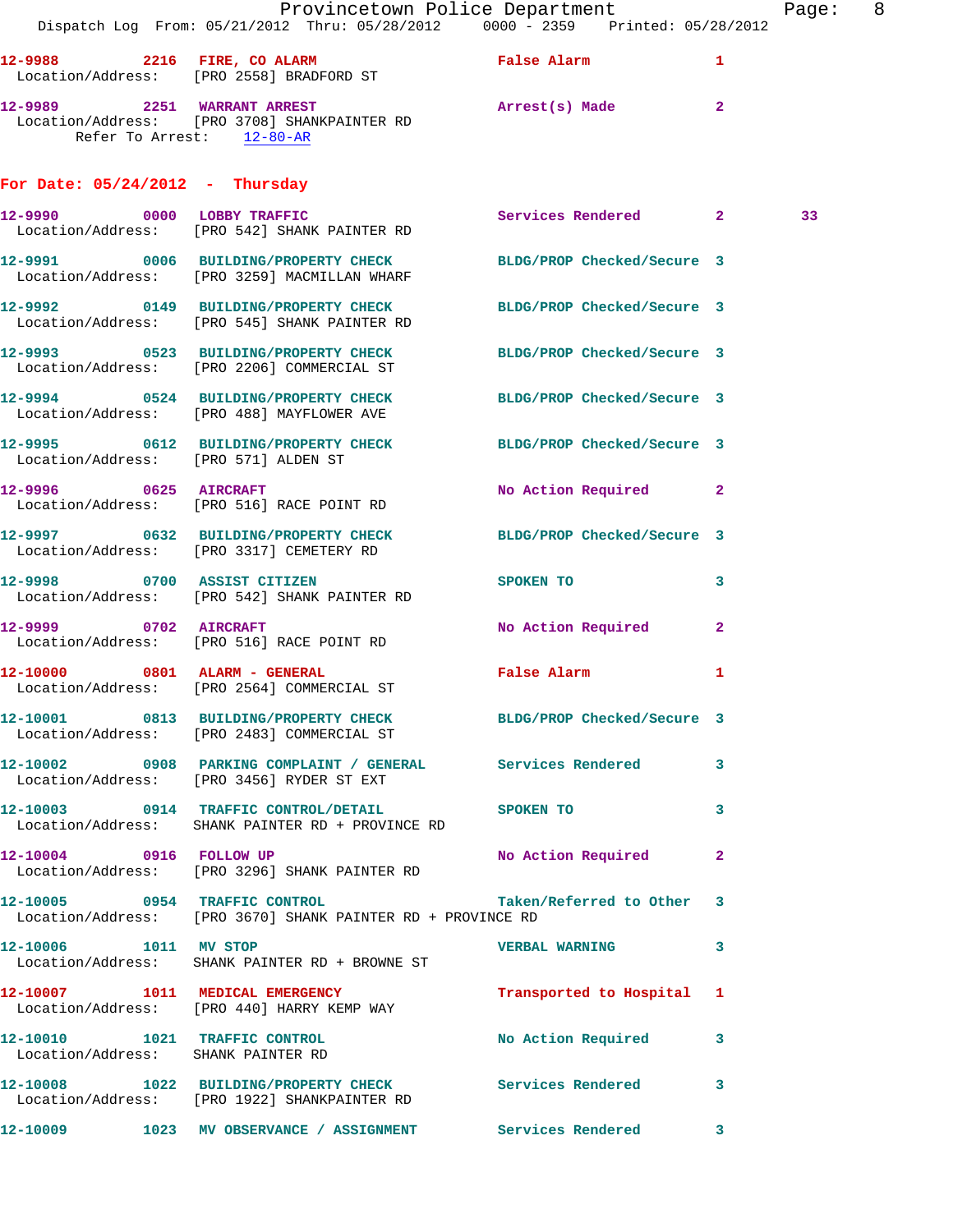|                                                                   | Dispatch Log From: 05/21/2012 Thru: 05/28/2012 0000 - 2359 Printed: 05/28/2012                                   | Provincetown Police Department | Ρa             |
|-------------------------------------------------------------------|------------------------------------------------------------------------------------------------------------------|--------------------------------|----------------|
| Location/Address: SHANK PAINTER RD                                |                                                                                                                  |                                |                |
|                                                                   | 12-10011 1045 BUILDING/PROPERTY CHECK BLDG/PROP Checked/Secure 3<br>Location/Address: [PRO 2543] MACMILLAN WHARF |                                |                |
|                                                                   | 12-10012 1100 BUILDING/PROPERTY CHECK BLDG/PROP Checked/Secure 3<br>Location/Address: [PRO 2483] COMMERCIAL ST   |                                |                |
|                                                                   | 12-10013 1101 BUILDING/PROPERTY CHECK BLDG/PROP Checked/Secure 3<br>Location/Address: [PRO 2500] COMMERCIAL ST   |                                |                |
| 12-10014 1103 COMPLAINT                                           | Location/Address: [PRO 542] SHANK PAINTER RD                                                                     | <b>SPOKEN TO</b>               | 3              |
|                                                                   | 12-10015 1109 PARK, WALK & TALK<br>Location/Address: [PRO 285] COMMERCIAL ST                                     | <b>No Action Required</b>      | $\overline{2}$ |
| Location/Address: [PRO 3440] ROUTE 6                              | 12-10016 1112 MV OBSERVANCE / ASSIGNMENT No Action Required                                                      |                                | 3              |
|                                                                   | 12-10017 1116 PARKING COMPLAINT / GENERAL VERBAL WARNING<br>Location/Address: [PRO 105] COMMERCIAL ST            |                                | 3              |
|                                                                   | 12-10018 1120 BUILDING/PROPERTY CHECK BLDG/PROP Checked/Secure 3<br>Location/Address: [PRO 3318] CEMETERY RD     |                                |                |
|                                                                   | 12-10019   1140 TRAFFIC CONTROL-REQUESTED   No Action Required<br>Location/Address: [PRO 569] WINSLOW ST         |                                | 3              |
|                                                                   | 12-10020 1214 PARK, WALK & TALK<br>Location: [PRO 3431] LOPES SQUARE                                             | <b>No Action Required</b>      | $\mathbf{2}$   |
| Location/Address: COMMERCIAL ST                                   | 12-10021 1222 KEYS + CARD/LOCATED                                                                                | <b>No Action Required</b>      | 3              |
| Location/Address: [PRO 3287] ROUTE 6                              | 12-10022 1225 BUILDING/PROPERTY CHECK BLDG/PROP Checked/Secure 3                                                 |                                |                |
|                                                                   | 12-10023 1303 ANIMAL CALL<br>Location/Address: [PRO 349] COMMERCIAL ST                                           | Services Rendered 2            |                |
|                                                                   | 12-10024 1321 MALTESE TOWING                                                                                     | No Action Required 3           |                |
| Location/Address: CONWELL ST                                      | 12-10025 1325 SERVE HARASSMENT ORDER EXT Could Not Locate                                                        |                                | 2              |
| 12-10026 1331 ANIMAL CALL                                         | Location/Address: [PRO 1355] COMMERCIAL ST                                                                       | Could Not Locate               | $\mathbf{2}$   |
|                                                                   | 12-10028 1348 MEDICAL EMERGENCY<br>Location/Address: [PRO 3222] ALDEN ST                                         | Transported to Hospital 1      |                |
|                                                                   | 12-10029 1426 BUILDING/PROPERTY CHECK BLDG/PROP Checked/Secure 3<br>Location/Address: [PRO 564] BAYBERRY AVE     |                                |                |
|                                                                   | 12-10030 1458 MV COMPLAINT<br>Location/Address: [PRO 542] SHANK PAINTER RD                                       | <b>Vehicle Towed</b>           | $\mathbf{2}$   |
| 12-10031 1623 LOST KEYS                                           | Location/Address: [PRO 542] SHANK PAINTER RD                                                                     | Services Rendered              | 3              |
| 12-10032 1629 LOST KEYS                                           | Location/Address: [PRO 542] SHANK PAINTER RD                                                                     | Services Rendered              | 3              |
| $12-10033$ 1655 PARK, WALK & TALK                                 | Location/Address: [PRO 105] COMMERCIAL ST                                                                        | Services Rendered              | $\mathbf{2}$   |
| 12-10034 1655 MV DISABLED<br>Location/Address: ROUTE 6 + SNAIL RD |                                                                                                                  | Services Rendered              | $\mathbf{2}$   |
| 12-10035 1657 LOST WALLET                                         |                                                                                                                  | Services Rendered 3            |                |

age: 9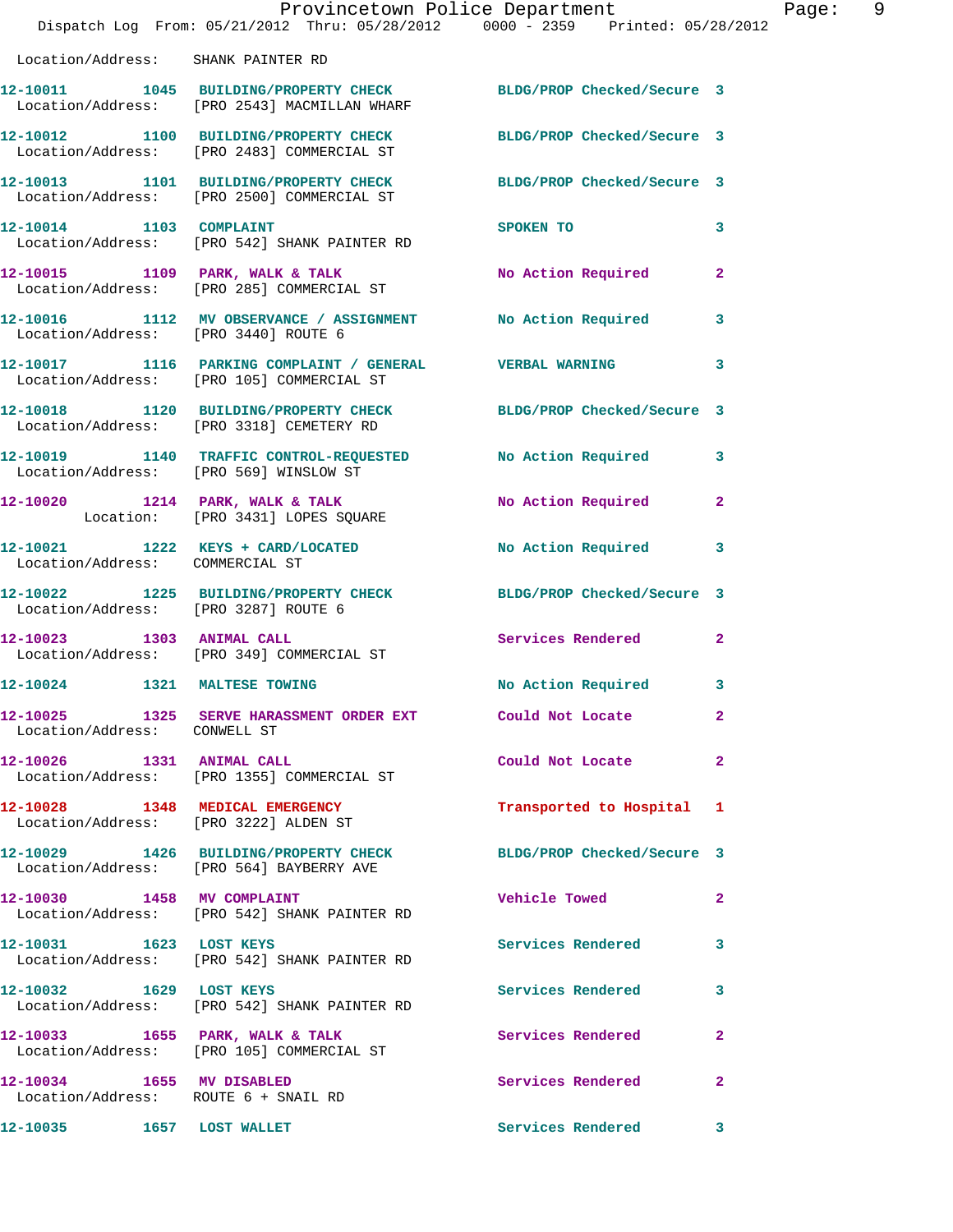|                                      | Provincetown Police Department                                                                                |                            |                |
|--------------------------------------|---------------------------------------------------------------------------------------------------------------|----------------------------|----------------|
|                                      | Dispatch Log From: 05/21/2012 Thru: 05/28/2012 0000 - 2359 Printed: 05/28/2012                                |                            |                |
|                                      | Location/Address: [PRO 542] SHANK PAINTER RD                                                                  |                            |                |
|                                      | 12-10036 1709 PARKING COMPLAINT / GENERAL Citation/Warning Issued<br>Location/Address: [PRO 433] RYDER ST EXT |                            | 3              |
|                                      | 12-10037 1717 LOST ANDROID PHONE<br>Location/Address: [PRO 2638] COMMERCIAL ST                                | <b>Services Rendered</b>   | 3              |
|                                      | 12-10038 1725 PARK, WALK & TALK<br>Location/Address: [PRO 105] COMMERCIAL ST                                  | Services Rendered          | $\overline{a}$ |
| Location/Address: COMMERCIAL ST      | 12-10039 1725 PARKING COMPLAINT / GENERAL No Action Required                                                  |                            | 3              |
|                                      | 12-10040 1757 SERVE RESTRAINING ORDER Services Rendered<br>Location/Address: [PRO 542] SHANK PAINTER RD       |                            | $\mathbf{2}$   |
|                                      | 12-10041 1840 MV DISABLED<br>Location/Address: ROUTE 6 + CONWELL ST                                           | Services Rendered          | $\mathbf{2}$   |
|                                      | 12-10042 1857 SERVE SUMMONS<br>Location/Address: [PRO 2548] HOWLAND ST                                        | Could Not Locate           | 3              |
|                                      | 12-10043 2008 BUILDING/PROPERTY CHECK<br>Location/Address: [PRO 2543] MACMILLAN WHARF                         | <b>Services Rendered</b>   | 3              |
|                                      | 12-10044 2013 PARK, WALK & TALK<br>Location/Address: [PRO 105] COMMERCIAL ST                                  | Services Rendered          | 2              |
| 12-10045 2026 BAR CHECK              | Location/Address: [PRO 208] COMMERCIAL ST                                                                     | LICENSING/NO ACTION        | $\overline{a}$ |
|                                      | 12-10046 2034 MEDICAL EMERGENCY<br>Location/Address: [PRO 72] PROVINCELANDS RD                                | <b>PATIENT REFUSAL</b>     | 1              |
|                                      | 12-10047 2036 BUILDING/PROPERTY CHECK<br>Location/Address: [PRO 175] COMMERCIAL ST                            | BLDG/PROP Checked/Secure 3 |                |
| 12-10048 2037 MV STOP                | Location/Address: GOSNOLD ST + COMMERCIAL ST                                                                  | <b>VERBAL WARNING</b>      | 3              |
| 12-10049 2043 ASSIST CITIZEN         | Location/Address: [PRO 1463] COMMERCIAL ST                                                                    | <b>Services Rendered</b>   | 3              |
|                                      | 12-10050 2057 MEDICAL EMERGENCY<br>Location/Address: [PRO 2562] COMMERCIAL ST                                 | Transported to Hospital    | ı              |
| 12-10051 2117 BAR CHECK              | Location/Address: [PRO 382] COMMERCIAL ST                                                                     | Services Rendered          | $\mathbf{2}$   |
|                                      | 12-10052 2126 BUILDING/PROPERTY CHECK<br>Location/Address: [PRO 182] COMMERCIAL ST                            | BLDG/PROP Checked/Secure 3 |                |
|                                      | 12-10053 2131 MV OBSERVANCE / ASSIGNMENT<br>Location/Address: BRADFORD ST + STANDISH ST                       | Services Rendered          | 3              |
|                                      | 12-10054 2158 FOUND EYE GLASSES<br>Location/Address: [PRO 526] RYDER ST EXT                                   | <b>Services Rendered</b>   | з              |
|                                      | 12-10055 2214 ASSIST CITIZEN<br>Location/Address: [PRO 3256] COMMERCIAL ST                                    | Services Rendered          | 3              |
|                                      | 12-10056 2227 BUILDING/PROPERTY CHECK<br>Location/Address: [PRO 2543] MACMILLAN WHARF                         | BLDG/PROP Checked/Secure 3 |                |
| 12-10057 2335 DISTURBANCE            | Location/Address: HOWLAND ST + BRADFORD ST                                                                    | Could Not Locate           | 1              |
| Location/Address: [PRO 571] ALDEN ST | 12-10058 2341 BUILDING/PROPERTY CHECK                                                                         | BLDG/PROP Checked/Secure 3 |                |

Page:  $10$ <br> $2$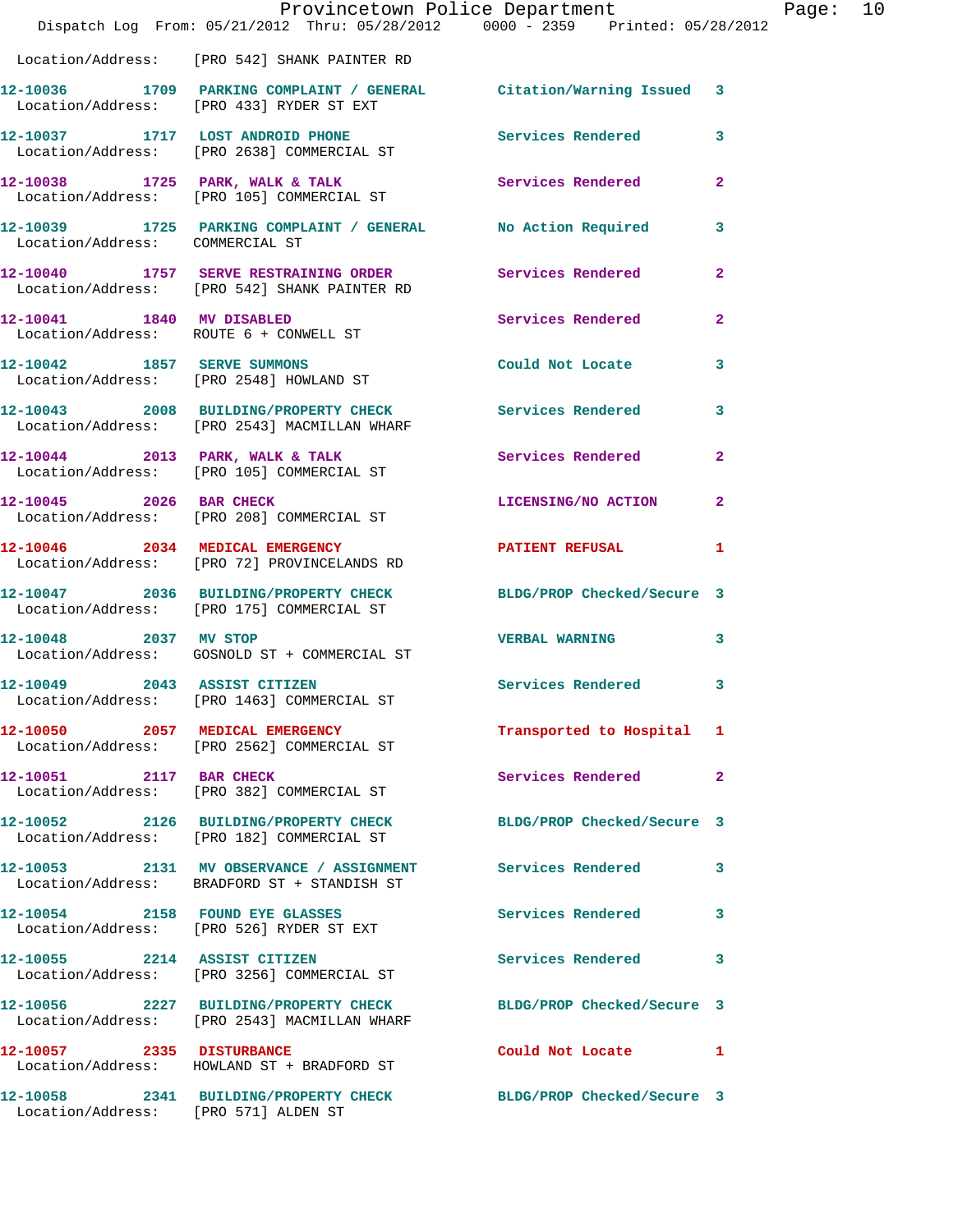| Provincetown Police Department Page: 11<br>Dispatch Log From: 05/21/2012 Thru: 05/28/2012 0000 - 2359 Printed: 05/28/2012<br>12-10059 2341 BUILDING/PROPERTY CHECK Services Rendered 3<br>Location/Address: [PRO 444] HIGH POLE<br>12-10060 2343 BUILDING/PROPERTY CHECK BLDG/PROP Checked/Secure 3<br>Location/Address: [PRO 175] COMMERCIAL ST<br>12-10061 2348 MV OBSERVANCE / ASSIGNMENT Services Rendered 3<br>Location/Address: [PRO 3440] ROUTE 6<br>12-10062 2350 MV STOP<br>Location/Address: [PRO 75] CAPTAIN BERTIE RD<br>12-10063 2353 MV STOP<br>Location/Address: [PRO 2513] ROUTE 6 |                                                                                                                   | VERBAL WARNING 3<br>VERBAL WARNING 3 |              |    |  |
|----------------------------------------------------------------------------------------------------------------------------------------------------------------------------------------------------------------------------------------------------------------------------------------------------------------------------------------------------------------------------------------------------------------------------------------------------------------------------------------------------------------------------------------------------------------------------------------------------|-------------------------------------------------------------------------------------------------------------------|--------------------------------------|--------------|----|--|
|                                                                                                                                                                                                                                                                                                                                                                                                                                                                                                                                                                                                    | For Date: $05/25/2012$ - Friday<br>12-10064 0003 BAR CHECK<br>Location/Address: [PRO 382] COMMERCIAL ST           | No Action Required 2                 |              |    |  |
|                                                                                                                                                                                                                                                                                                                                                                                                                                                                                                                                                                                                    | 12-10066 0012 MV OBSERVANCE / ASSIGNMENT Services Rendered 3<br>Location/Address: BRADFORD ST + RYDER ST          |                                      |              |    |  |
|                                                                                                                                                                                                                                                                                                                                                                                                                                                                                                                                                                                                    | 12-10065 0013 MV STOP<br>Location/Address: [PRO 2577] BRADFORD ST                                                 | <b>VERBAL WARNING</b>                | $\mathbf{3}$ |    |  |
|                                                                                                                                                                                                                                                                                                                                                                                                                                                                                                                                                                                                    | 12-10067 0020 LOBBY TRAFFIC<br>Location/Address: [PRO 542] SHANK PAINTER RD                                       | Services Rendered 2                  |              | 36 |  |
|                                                                                                                                                                                                                                                                                                                                                                                                                                                                                                                                                                                                    | 12-10068 0027 BUILDING/PROPERTY CHECK BLDG/PROP Checked/Secure 3<br>Location/Address: [PRO 545] SHANKPAINTER RD   |                                      |              |    |  |
|                                                                                                                                                                                                                                                                                                                                                                                                                                                                                                                                                                                                    | 12-10069 0034 PARK, WALK & TALK Services Rendered 2<br>Location: [PRO 3431] LOPES SQUARE                          |                                      |              |    |  |
| 12-10070 0040 MV STOP                                                                                                                                                                                                                                                                                                                                                                                                                                                                                                                                                                              | Location/Address: MILLER HILL RD + BRADFORD ST                                                                    | VERBAL WARNING 3                     |              |    |  |
|                                                                                                                                                                                                                                                                                                                                                                                                                                                                                                                                                                                                    | 12-10071 0047 PARK, WALK & TALK Services Rendered<br>Location/Address: [PRO 165] COMMERCIAL ST                    |                                      | $\mathbf{2}$ |    |  |
|                                                                                                                                                                                                                                                                                                                                                                                                                                                                                                                                                                                                    | 12-10072 0102 MV STOP<br>Location/Address: COURT ST + BRADFORD ST                                                 | <b>VERBAL WARNING</b>                |              |    |  |
|                                                                                                                                                                                                                                                                                                                                                                                                                                                                                                                                                                                                    | 12-10073 0110 PARK, WALK & TALK Services Rendered 2<br>Location/Address: [PRO 165] COMMERCIAL ST                  |                                      |              |    |  |
|                                                                                                                                                                                                                                                                                                                                                                                                                                                                                                                                                                                                    | 12-10074 0111 PARK, WALK & TALK<br>Location/Address: [PRO 165] COMMERCIAL ST                                      | <b>Services Rendered</b> 2           |              |    |  |
|                                                                                                                                                                                                                                                                                                                                                                                                                                                                                                                                                                                                    | 12-10075 0137 BUILDING/PROPERTY CHECK BLDG/PROP Checked/Secure 3<br>Location/Address: [PRO 569] WINSLOW ST        |                                      |              |    |  |
|                                                                                                                                                                                                                                                                                                                                                                                                                                                                                                                                                                                                    | 12-10076 0311 BUILDING/PROPERTY CHECK BLDG/PROP Checked/Secure 3<br>Location/Address: [PRO 512] PRINCE ST         |                                      |              |    |  |
|                                                                                                                                                                                                                                                                                                                                                                                                                                                                                                                                                                                                    | 12-10077 0359 ASSIST AGENCY / MUTUAL AID Services Rendered 3<br>Location/Address: [PRO 2521] ROUTE 6              |                                      |              |    |  |
|                                                                                                                                                                                                                                                                                                                                                                                                                                                                                                                                                                                                    | 12-10078 0409 BUILDING/PROPERTY CHECK BLDG/PROP Checked/Secure 3<br>Location/Address: [PRO 3030] TIN PAN ALLEY RD |                                      |              |    |  |
|                                                                                                                                                                                                                                                                                                                                                                                                                                                                                                                                                                                                    | 12-10079 0505 BUILDING/PROPERTY CHECK Services Rendered 3<br>Location/Address: [PRO 306] COMMERCIAL ST            |                                      |              |    |  |
|                                                                                                                                                                                                                                                                                                                                                                                                                                                                                                                                                                                                    | 12-10080 0506 BUILDING/PROPERTY CHECK BLDG/PROP Checked/Secure 3<br>Location/Address: [PRO 2898] JEROME SMITH RD  |                                      |              |    |  |
|                                                                                                                                                                                                                                                                                                                                                                                                                                                                                                                                                                                                    | 12-10081 0508 BUILDING/PROPERTY CHECK BLDG/PROP Checked/Secure 3<br>Location/Address: [PRO 3163] WINTHROP ST      |                                      |              |    |  |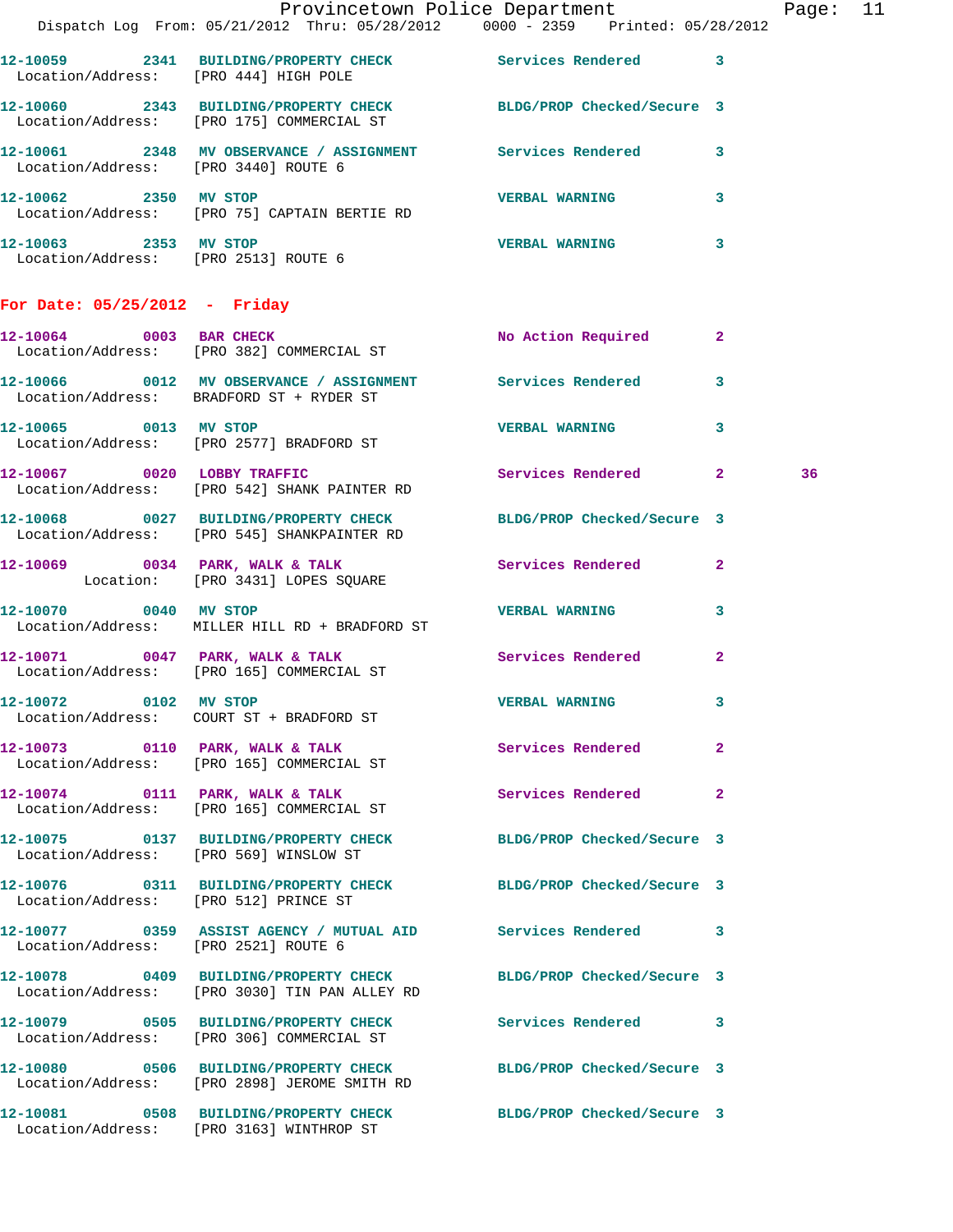| Location/Address: ROUTE 6 + SNAIL RD                          | 12-10082 0546 MV OBSERVANCE / ASSIGNMENT Services Rendered 3                               |                            |                          |
|---------------------------------------------------------------|--------------------------------------------------------------------------------------------|----------------------------|--------------------------|
| 12-10083 0559 MV STOP<br>Location/Address: [PRO 2518] ROUTE 6 |                                                                                            | <b>VERBAL WARNING</b>      | 3                        |
| 12-10084 0640 AIRCRAFT                                        | Location/Address: [PRO 516] RACE POINT RD                                                  | Services Rendered          | $\overline{2}$           |
| 12-10085 0751 FOLLOW UP                                       | Location/Address: [PRO 349] COMMERCIAL ST                                                  | No Action Required         | $\mathbf{2}$             |
|                                                               | $12-10087$ 0802 PARK, WALK & TALK<br>Location/Address: [PRO 285] COMMERCIAL ST             | No Action Required         | $\mathbf{2}$             |
|                                                               | 12-10088 0804 BUILDING/PROPERTY CHECK<br>Location/Address: [PRO 518] RACE POINT RD         | BLDG/PROP Checked/Secure 3 |                          |
|                                                               | 12-10089 0805 BUILDING/PROPERTY CHECK<br>Location/Address: [PRO 2500] COMMERCIAL ST        | BLDG/PROP Checked/Secure 3 |                          |
|                                                               | 12-10090 0815 PARKING COMPLAINT / GENERAL<br>Location/Address: MECHANIC ST + COMMERCIAL ST | Services Rendered 3        |                          |
|                                                               | 12-10091 0819 BUILDING/PROPERTY CHECK<br>Location/Address: [PRO 2483] COMMERCIAL ST        | BLDG/PROP Checked/Secure 3 |                          |
|                                                               | 12-10092 0819 BUILDING/PROPERTY CHECK<br>Location/Address: [PRO 2206] COMMERCIAL ST        | BLDG/PROP Checked/Secure 3 |                          |
| 12-10093 0829 COMPLAINT                                       | Location/Address: [PRO 43] BRADFORD ST                                                     | SPOKEN TO                  | $\overline{\phantom{a}}$ |
|                                                               | 12-10094 1001 MEDICAL EMERGENCY<br>Location/Address: [PRO 440] HARRY KEMP WAY              | Transported to Hospital 1  |                          |
| 12-10095 1043 COMPLAINT                                       | Location/Address: [PRO 569] WINSLOW ST                                                     | BLDG/PROP Checked/Secure 3 |                          |
|                                                               | 12-10096 1051 PARKING COMPLAINT / GENERAL<br>Location/Address: COMMERCIAL ST + BRADFORD ST | SPOKEN TO                  | 3                        |
|                                                               | 12-10097 1102 PARKING COMPLAINT / GENERAL SPOKEN TO<br>Location/Address: STANDISH ST       |                            | 3                        |
|                                                               | 12-10098 1113 PROPERTY DAMAGE<br>Location/Address: [PRO 146] COMMERCIAL ST                 | Services Rendered          | $\overline{\mathbf{3}}$  |
| 12-10099 1117 MEDICAL EMERGENCY                               | Location/Address: [PRO 3222] ALDEN ST                                                      | Transported to Hospital 1  |                          |
| Location/Address: [PRO 3440] ROUTE 6                          | 12-10100 1131 MV OBSERVANCE / ASSIGNMENT No Action Required                                |                            | 3                        |
|                                                               | 12-10101 1134 BUILDING/PROPERTY CHECK<br>Location/Address: [PRO 3317] CEMETERY RD          | BLDG/PROP Checked/Secure 3 |                          |
|                                                               | 12-10102 1135 BUILDING/PROPERTY CHECK<br>Location/Address: [PRO 3318] CEMETERY RD          | BLDG/PROP Checked/Secure 3 |                          |
| 12-10103 1140 FOLLOW UP                                       | Location/Address: [PRO 2368] SHANK PAINTER RD                                              | No Action Required         | $\mathbf{2}$             |
| 12-10104 1147 MV STOP<br>Location/Address: ROUTE 6            |                                                                                            | Citation/Warning Issued 3  |                          |
| 12-10105 1152 COMPLAINT                                       | Location/Address: [PRO 3296] SHANK PAINTER RD                                              | No Action Required         | 3                        |
| 12-10109 1155 BROWN WALLET                                    |                                                                                            | No Action Required 3       |                          |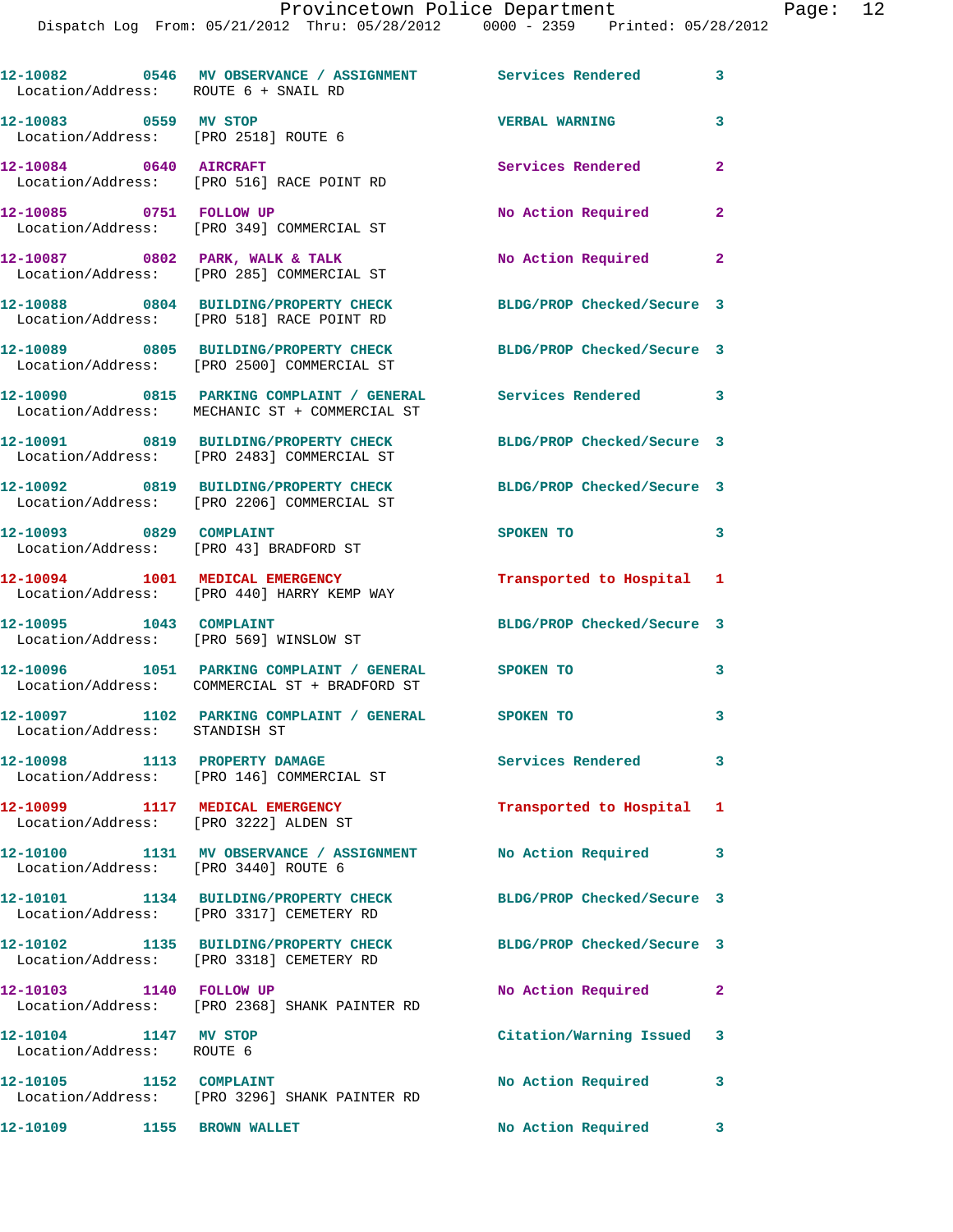|                                                                    | Dispatch Log From: 05/21/2012 Thru: 05/28/2012 0000 - 2359 Printed: 05/28/2012                               | Provincetown Police Department |              | Page: 13 |  |
|--------------------------------------------------------------------|--------------------------------------------------------------------------------------------------------------|--------------------------------|--------------|----------|--|
|                                                                    | Location/Address: [PRO 526] RYDER ST EXT                                                                     |                                |              |          |  |
|                                                                    | 12-10106 1159 SERVE SUMMONS<br>Location/Address: [PRO 1643] HARRY KEMP WAY                                   | No Action Required 3           |              |          |  |
| 12-10107 1200 MV STOP<br>Location/Address: ROUTE 6                 |                                                                                                              | Citation/Warning Issued 3      |              |          |  |
| Location/Address: ROUTE 6 + SNAIL RD                               | 12-10108 1210 MV OBSERVANCE / ASSIGNMENT No Action Required 3                                                |                                |              |          |  |
| Location/Address: ROUTE 6                                          | 12-10110 1212 MEDICAL EMERGENCY                                                                              | No Action Required 1           |              |          |  |
|                                                                    | 12-10111 1220 ANIMAL CALL<br>Location/Address: WINTHROP ST + COMMERCIAL ST                                   | Services Rendered              | $\mathbf{2}$ |          |  |
|                                                                    | 12-10115 1222 COMPLAINT-CREDIT CARD FRAUD SPOKEN TO<br>Location/Address: [PRO 542] SHANK PAINTER RD          |                                | 3            |          |  |
|                                                                    | 12-10113 1230 FOLLOW UP<br>Location/Address: [PRO 2645] SHANK PAINTER RD                                     | No Action Required             | $\mathbf{2}$ |          |  |
|                                                                    | 12-10114 1232 AIRCRAFT<br>Location/Address: [PRO 516] RACE POINT RD                                          | Services Rendered              | $\mathbf{2}$ |          |  |
|                                                                    | 12-10116 1254 SHANK PAINTER<br>Location/Address: [PRO 3670] SHANK PAINTER RD                                 | No Action Required 3           |              |          |  |
|                                                                    | 12-10118 1308 ANIMAL-DROP OFF DOG Services Rendered 2<br>Location/Address: [PRO 3714] BAYBERRY AVE           |                                |              |          |  |
|                                                                    | 12-10119 1331 PARK, WALK & TALK<br>Location/Address: [PRO 516] RACE POINT RD                                 | No Action Required             | $\mathbf{2}$ |          |  |
|                                                                    | 12-10120 1333 PARKING: TOW & HOLD Vehicle Towed<br>Location/Address: [PRO 1413] PEARL ST                     |                                | 3            |          |  |
|                                                                    | 12-10121 1339 MEDICAL EMERGENCY<br>Location/Address: [PRO 2816] COMMERCIAL ST                                | No Action Required             | $\mathbf{1}$ |          |  |
| 12-10122 1355 MEDICAL EMERGENCY                                    | Location/Address: [PRO 1542] COMMERCIAL ST                                                                   | PATIENT REFUSAL                | 1            |          |  |
| 12-10123 1425 FOLLOW UP                                            | Location/Address: [PRO 2368] SHANK PAINTER RD                                                                | No Action Required             | $\mathbf{2}$ |          |  |
|                                                                    | 12-10124 1430 ASSIST AGENCY / MUTUAL AID No Action Required<br>Location/Address: [PRO 542] SHANK PAINTER RD  |                                | $\mathbf{3}$ |          |  |
| 12-10125   1438   AIRCRAFT                                         | Location/Address: [PRO 516] RACE POINT RD                                                                    | Services Rendered              | $\mathbf{2}$ |          |  |
|                                                                    | 12-10128 1450 FOUND LOCK KEYS<br>Location/Address: [PRO 542] SHANK PAINTER RD                                | Services Rendered 3            |              |          |  |
| 12-10126   1457   HURT SEA BIRD<br>Location/Address: COMMERCIAL ST |                                                                                                              | Services Rendered              | $\mathbf{2}$ |          |  |
| Location/Address: [TRU] SHORE RD                                   | 12-10127 1511 911 GENERAL/NO ACTION No Action Required 1                                                     |                                |              |          |  |
| Location/Address: [PRO 1411] PEARL ST                              | 12-10129 1540 PARKING COMPLAINT / GENERAL Services Rendered                                                  |                                | 3            |          |  |
|                                                                    | 12-10130 1546 BUILDING/PROPERTY CHECK BLDG/PROP Checked/Secure 3<br>Location/Address: [PRO 3317] CEMETERY RD |                                |              |          |  |
|                                                                    | 12-10131 1547 TRAFFIC CONTROL<br>Location: [PRO 3431] LOPES SQUARE                                           | Services Rendered 3            |              |          |  |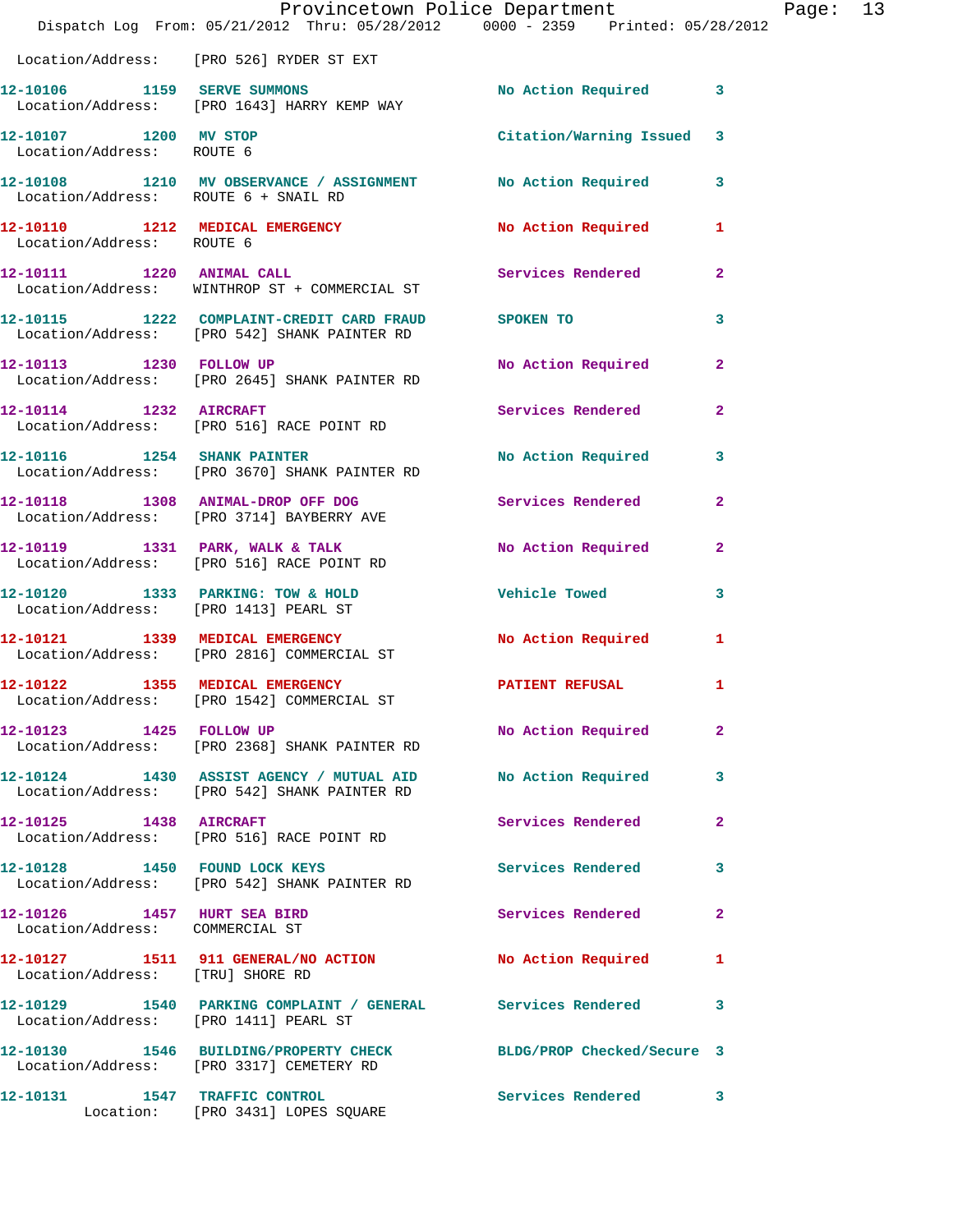|                                                                    | 12-10132 1621 MEDICAL EMERGENCY<br>Location/Address: [PRO 440] HARRY KEMP WAY                             | Transported to Hospital 1  |                |
|--------------------------------------------------------------------|-----------------------------------------------------------------------------------------------------------|----------------------------|----------------|
|                                                                    | 12-10134 1657 LARCENY / STOLEN KAYAK<br>Location/Address: [PRO 603] COMMERCIAL ST                         | <b>Services Rendered</b>   | $\overline{2}$ |
| 12-10135 1700 FOX SIGHTING<br>Location/Address: [TRU] PARKER DR    |                                                                                                           | Services Rendered          | $\mathbf{2}$   |
|                                                                    | 12-10136 1705 PARKING COMPLAINT / GENERAL Services Rendered 3<br>Location/Address: [PRO 2577] BRADFORD ST |                            |                |
|                                                                    | 12-10137 1711 BUILDING/PROPERTY CHECK<br>Location/Address: [PRO 519] RACE POINT RD                        | BLDG/PROP Checked/Secure 3 |                |
|                                                                    | 12-10138 1719 PARK, WALK & TALK<br>Location/Address: [PRO 3248] COMMERCIAL ST                             | Services Rendered 2        |                |
|                                                                    | 12-10139 1759 FOUND MA LICENSE<br>Location/Address: [PRO 2728] COMMERCIAL ST                              | <b>Services Rendered</b>   | 3              |
| 12-10140 1803 WIRES DOWN                                           | Location/Address: [PRO 770] BREWSTER ST                                                                   | Services Rendered 2        |                |
|                                                                    | 12-10141 1817 BUILDING/PROPERTY CHECK<br>Location/Address: [PRO 2] ALDEN ST                               | BLDG/PROP Checked/Secure 3 |                |
| 12-10142 1819 NOISE COMPLAINT                                      | Location/Address: [PRO 129] COMMERCIAL ST                                                                 | LICENSING/NO ACTION 3      |                |
| 12-10143 1852 LOST KEYS                                            | Location/Address: [PRO 542] SHANK PAINTER RD                                                              | Services Rendered          | 3              |
|                                                                    | 12-10144 1856 BUILDING/PROPERTY CHECK<br>Location/Address: [PRO 306] COMMERCIAL ST                        | BLDG/PROP Checked/Secure 3 |                |
| 12-10146 1858 MV STOP                                              | Location/Address: GOSNOLD ST + BRADFORD ST                                                                | <b>VERBAL WARNING</b>      | 3              |
| 12-10145 1859 FIRE, CO ALARM                                       | Location/Address: [PRO 146] COMMERCIAL ST                                                                 | False Alarm                | 1              |
|                                                                    | 12-10148 1926 PARKING COMPLAINT / GENERAL Vehicle Towed<br>Location/Address: FRANKLIN ST + RACE RD        |                            | 3              |
|                                                                    | Location/Address: [PRO 208] COMMERCIAL ST                                                                 | <b>VERBAL WARNING</b>      | 3              |
| Location/Address: BREWSTER ST                                      | 12-10151 1957 PARKING COMPLAINT / GENERAL Services Rendered 3                                             |                            |                |
|                                                                    | 12-10152 2020 FOUND CAMERA/CASE<br>Location/Address: [PRO 2542] COMMERCIAL ST                             | Services Rendered 3        |                |
|                                                                    | 12-10153 2036 BUILDING/PROPERTY CHECK<br>Location/Address: [PRO 16] BRADFORD ST                           | BLDG/PROP Checked/Secure 3 |                |
|                                                                    | 12-10154 2037 BUILDING/PROPERTY CHECK<br>Location/Address: [PRO 175] COMMERCIAL ST                        | BLDG/PROP Checked/Secure 3 |                |
|                                                                    | 12-10155 2049 BUILDING/PROPERTY CHECK<br>Location/Address: [PRO 488] MAYFLOWER ST                         | BLDG/PROP Checked/Secure 3 |                |
|                                                                    | 12-10156 2053 FOUND/RETURNED MA LICENSE Services Rendered<br>Location/Address: [PRO 542] SHANK PAINTER RD |                            | 3              |
| 12-10157 2100 PARK, WALK & TALK<br>Location/Address: COMMERCIAL ST |                                                                                                           | Services Rendered          | $\mathbf{2}$   |
|                                                                    | 12-10158 2129 NOISE COMPLAINT<br>Location/Address: [PRO 1042] OLD COLONY WAY                              | SPOKEN TO                  | 3              |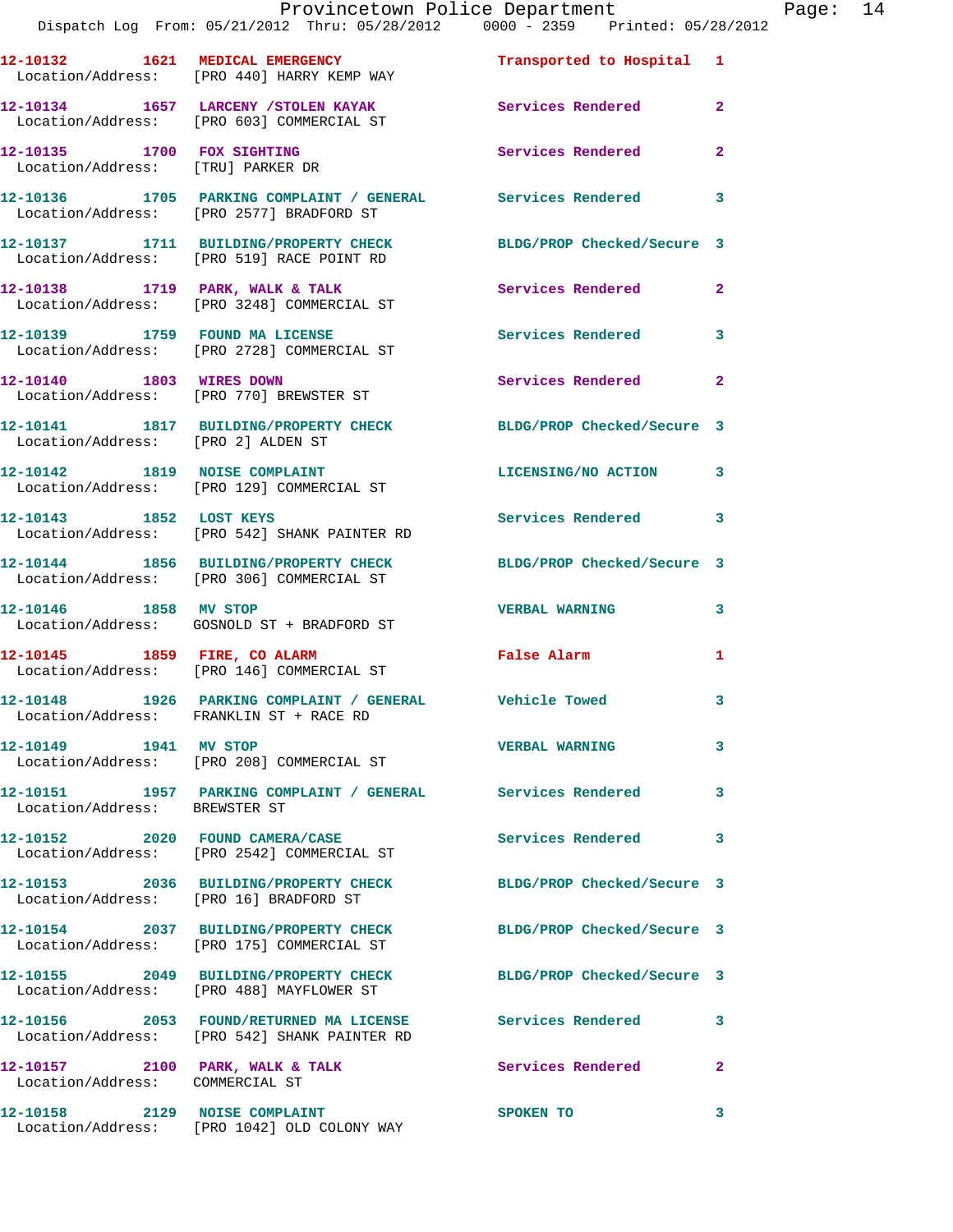|                                   | 12-10159 2201 DISTURBANCE<br>Location/Address: [PRO 3443] COMMERCIAL ST                                        | SPOKEN TO                       | 1            |    |
|-----------------------------------|----------------------------------------------------------------------------------------------------------------|---------------------------------|--------------|----|
|                                   | 12-10160 2216 BUILDING/PROPERTY CHECK<br>Location/Address: [PRO 530] SHANKPAINTER RD                           | BLDG/PROP Checked/Secure 3      |              |    |
|                                   | 12-10161 2224 BUILDING/PROPERTY CHECK<br>Location/Address: [PRO 1895] BRADFORD ST                              | BLDG/PROP Checked/Secure 3      |              |    |
|                                   | 12-10162 2225 PARKING COMPLAINT / GENERAL Services Rendered 3<br>Location/Address: STANDISH ST + BRADFORD ST   |                                 |              |    |
|                                   | 12-10163 2249 MV STOP<br>Location/Address: [PRO 399] COMMERCIAL ST                                             | <b>VERBAL WARNING</b>           | 3            |    |
|                                   | 12-10164 2259 CHILD ENDANGERMENT<br>Location/Address: BRADFORD ST + CENTER ST                                  | Could Not Locate                | $\mathbf{2}$ |    |
| 12-10165 2308 MV STOP             | Location/Address: JOHNSON ST + BRADFORD ST                                                                     | <b>VERBAL WARNING</b>           | 3            |    |
|                                   | 12-10167 2321 MV OBSERVANCE / ASSIGNMENT Services Rendered<br>Location/Address: SHANK PAINTER RD + BRADFORD ST |                                 | 3            |    |
|                                   | 12-10168 2332 BUILDING/PROPERTY CHECK BLDG/PROP Checked/Secure 3<br>Location/Address: [PRO 3163] WINTHROP ST   |                                 |              |    |
|                                   | 12-10169 2343 MV OBSERVANCE / ASSIGNMENT Services Rendered<br>Location/Address: HOWLAND ST + BRADFORD ST       |                                 | 3            |    |
|                                   | 12-10170 2344 MV OBSERVANCE / ASSIGNMENT Services Rendered<br>Location/Address: BRADFORD ST EXT                |                                 | 3            |    |
|                                   | 12-10171 2346 MV STOP<br>Location/Address: KENDALL LN + BRADFORD ST                                            | <b>VERBAL WARNING</b>           | 3            |    |
| 12-10172 2350 MV STOP             | Location/Address: HARRY KEMP WAY + HOWLAND ST                                                                  | <b>VERBAL WARNING</b>           | 3            |    |
|                                   | 12-10173 2352 MV STOP<br>Location/Address: [PRO 526] RYDER ST EXT                                              | Citation/Warning Issued 3       |              |    |
|                                   | 12-10174 2354 BUILDING/PROPERTY CHECK<br>Location/Address: [PRO 440] HARRY KEMP WAY                            | BLDG/PROP Checked/Secure 3      |              |    |
| 12-10175  2358 DISORDERLY         | Location/Address: [PRO 80] CARVER ST                                                                           | Could Not Locate                | $\mathbf{2}$ |    |
| For Date: $05/26/2012$ - Saturday |                                                                                                                |                                 |              |    |
|                                   | 12-10177 0028 MISSING PERSON<br>Location/Address: [PRO 210] COMMERCIAL ST                                      | <b>Services Rendered</b>        | $\mathbf{1}$ |    |
|                                   | 12-10178 0032 ALARM - FIRE<br>Location/Address: [PRO 204] COMMERCIAL ST                                        | False Alarm                     | 1            |    |
|                                   | 12-10180 0114 INFO SERVICES - LOBBY<br>Location/Address: [PRO 542] SHANK PAINTER RD                            | <b>Services Rendered</b>        | $\mathbf{2}$ | 38 |
|                                   | 12-10181 0116 MEDICAL EMERGENCY<br>Location/Address: [PRO 2965] COMMERCIAL ST                                  | Transported to Hospital 1       |              |    |
|                                   | 12-10182 0120 MV STOP<br>Location/Address: ALDEN ST + BRADFORD ST                                              | <b>VERBAL WARNING</b>           | 3            |    |
| 12-10183 0123 MV STOP             | Location/Address: BRADFORD ST + PEARL ST                                                                       | Services Rendered               | 3            |    |
|                                   | 12-10184 0131 NOISE COMPLAINT                                                                                  | Peace Restored and the Restored | 3            |    |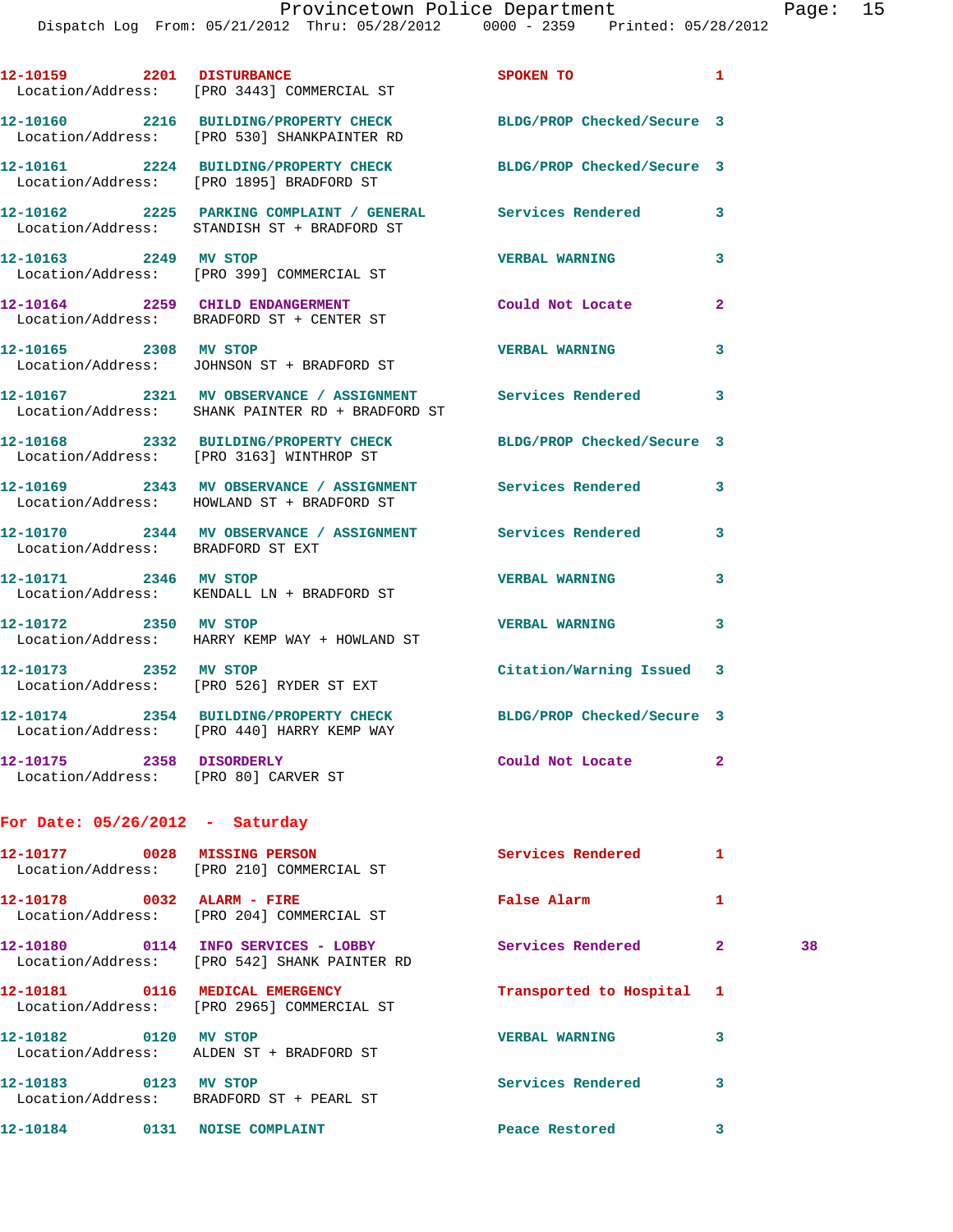|                                                                     | Dispatch Log From: 05/21/2012 Thru: 05/28/2012 0000 - 2359 Printed: 05/28/2012                                  | Provincetown Police Department |              | Page: 16 |  |
|---------------------------------------------------------------------|-----------------------------------------------------------------------------------------------------------------|--------------------------------|--------------|----------|--|
|                                                                     | Location/Address: [PRO 146] COMMERCIAL ST                                                                       |                                |              |          |  |
|                                                                     | 12-10185 0138 MV STOP<br>Location/Address: ALDEN ST + BRADFORD ST                                               | VERBAL WARNING 3               |              |          |  |
| Location/Address: [PRO 571] ALDEN ST                                | 12-10186 0146 BUILDING/PROPERTY CHECK BLDG/PROP Checked/Secure 3                                                |                                |              |          |  |
| 12-10187 0146 NOISE COMPLAINT                                       | Location/Address: [PRO 1495] ALDEN ST                                                                           | Peace Restored <b>Seaps</b>    | 3            |          |  |
| Location/Address: [PRO 606] CONWELL ST                              | 12-10188 0201 MV STOP                                                                                           | <b>VERBAL WARNING</b>          | 3            |          |  |
| 12-10189 0205 MV STOP                                               | Location/Address: [PRO 208] COMMERCIAL ST                                                                       | <b>VERBAL WARNING</b>          | 3            |          |  |
|                                                                     | 12-10190 0208 NOISE COMPLAINT<br>Location/Address: [PRO 2746] BRADFORD ST                                       | Peace Restored                 | 3            |          |  |
|                                                                     | 12-10191 0211 BUILDING/PROPERTY CHECK BLDG/PROP Checked/Secure 3<br>Location/Address: [PRO 516] RACE POINT RD   |                                |              |          |  |
|                                                                     | 12-10192 0235 GENERAL INFO                                                                                      | Services Rendered 3            |              |          |  |
|                                                                     | 12-10193 0300 BUILDING/PROPERTY CHECK BLDG/PROP Checked/Secure 3<br>Location/Address: [PRO 545] SHANKPAINTER RD |                                |              |          |  |
| Location/Address: [PRO 3287] ROUTE 6                                | 12-10194 0339 BUILDING/PROPERTY CHECK BLDG/PROP Checked/Secure 3                                                |                                |              |          |  |
|                                                                     | 12-10195 0508 BUILDING/PROPERTY CHECK BLDG/PROP Checked/Secure 3<br>Location/Address: [PRO 16] BRADFORD ST      |                                |              |          |  |
|                                                                     | 12-10196 0514 BUILDING/PROPERTY CHECK Services Rendered 3<br>Location/Address: [PRO 306] COMMERCIAL ST          |                                |              |          |  |
|                                                                     | 12-10197 0555 BUILDING/PROPERTY CHECK BLDG/PROP Checked/Secure 3<br>Location/Address: [PRO 2543] MACMILLAN      |                                |              |          |  |
|                                                                     | 12-10198 0600 MV STOP<br>Location/Address: HARRY KEMP WAY + CONWELL ST                                          | <b>VERBAL WARNING</b>          | 3            |          |  |
| Location/Address: [PRO 521] ROUTE 6                                 | 12-10199 0609 BUILDING/PROPERTY CHECK BLDG/PROP Checked/Secure 3                                                |                                |              |          |  |
| Location/Address: [PRO 512] PRINCE ST                               | 12-10200 0612 BUILDING/PROPERTY CHECK BLDG/PROP Checked/Secure 3                                                |                                |              |          |  |
| 12-10201 0642 ANIMAL CALL<br>Location/Address: [PRO 415] CONWELL ST |                                                                                                                 | <b>GONE ON ARRIVAL</b>         | $\mathbf{2}$ |          |  |
|                                                                     | 12-10202 0709 VANDALISM<br>Location/Address: [PRO 126] COMMERCIAL ST                                            | SPOKEN TO                      | 3            |          |  |
| 12-10203 0714 FOLLOW UP<br>Location/Address: HARRY KEMP WAY         |                                                                                                                 | Services Rendered 2            |              |          |  |
| 12-10205 0736 ANIMAL CALL<br>Location/Address: [PRO 506] PEARL ST   |                                                                                                                 | <b>GONE ON ARRIVAL</b>         | $\mathbf{2}$ |          |  |
|                                                                     | 12-10206 0807 ANIMAL CALL<br>Location/Address: [PRO 408] CONWELL ST                                             | GONE ON ARRIVAL 2              |              |          |  |
|                                                                     | 12-10207 0809 BUILDING/PROPERTY CHECK Services Rendered 3<br>Location/Address: [PRO 3317] CEMETERY RD           |                                |              |          |  |
|                                                                     | 12-10208 0835 BUILDING/PROPERTY CHECK BLDG/PROP Checked/Secure 3<br>Location/Address: [PRO 2494] BRADFORD ST    |                                |              |          |  |
| 12-10209 0904 MV STOP                                               |                                                                                                                 | VERBAL WARNING 3               |              |          |  |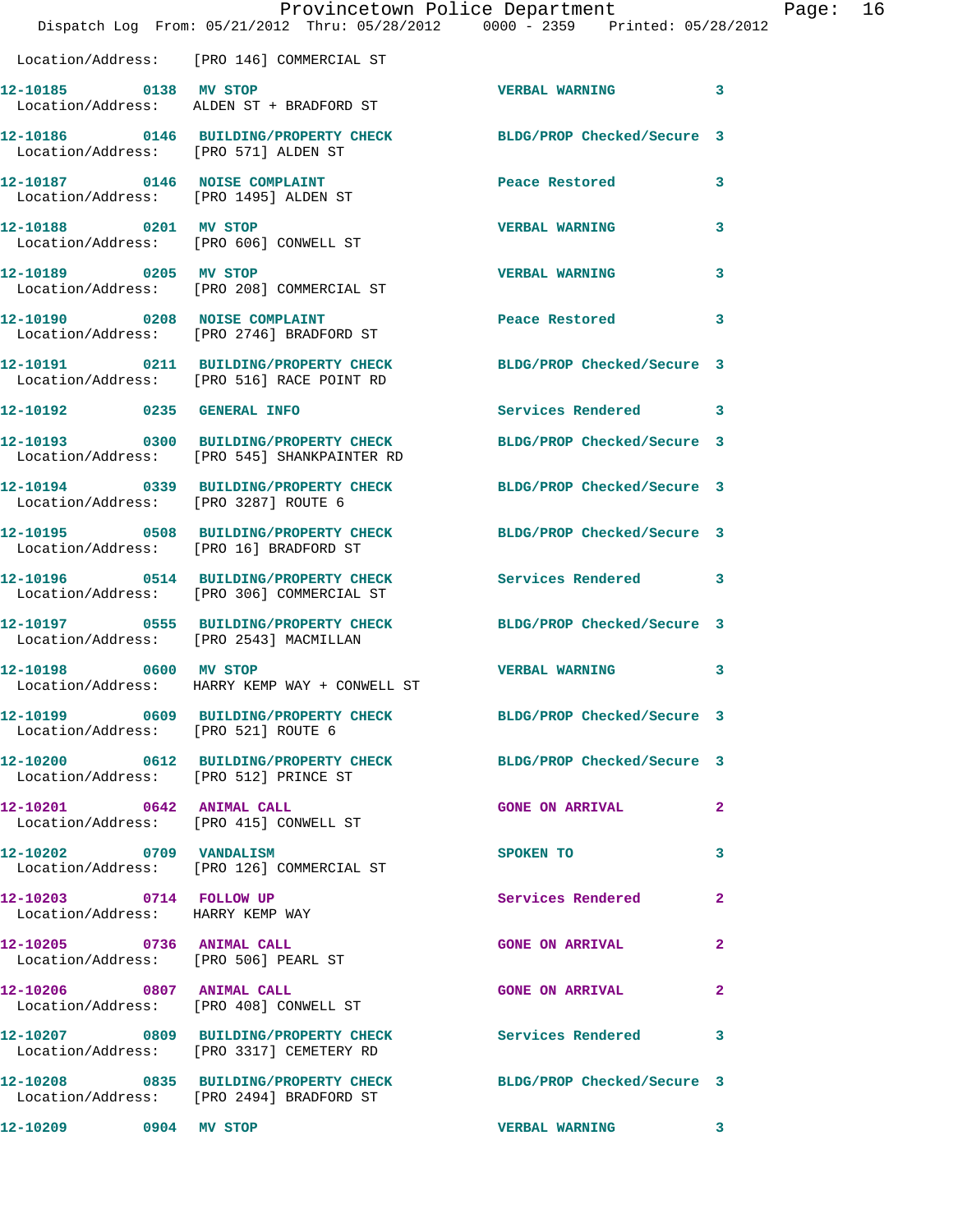|                                                           | Dispatch Log From: 05/21/2012 Thru: 05/28/2012 0000 - 2359 Printed: 05/28/2012                                 | Provincetown Police Department |              | Page: 17 |  |
|-----------------------------------------------------------|----------------------------------------------------------------------------------------------------------------|--------------------------------|--------------|----------|--|
| Location/Address: [PRO 80] CARVER ST                      |                                                                                                                |                                |              |          |  |
|                                                           | 12-10210 0913 MV OBSERVANCE / ASSIGNMENT Services Rendered 3<br>Location/Address: HARRY KEMP WAY + HOWLAND ST  |                                |              |          |  |
| Location/Address: [PRO 3287] ROUTE 6                      | 12-10211 0924 BUILDING/PROPERTY CHECK BLDG/PROP Checked/Secure 3                                               |                                |              |          |  |
| 12-10212 0929 MV STOP<br>Location/Address: HOWLAND ST     |                                                                                                                | Citation/Warning Issued 3      |              |          |  |
|                                                           | 12-10213 0939 BUILDING/PROPERTY CHECK BLDG/PROP Checked/Secure 3<br>Location/Address: [PRO 2483] COMMERCIAL ST |                                |              |          |  |
| 12-10214 0939 MV COMPLAINT                                | Location/Address: [PRO 149] COMMERCIAL ST                                                                      | Services Rendered 2            |              |          |  |
|                                                           | 12-10215 0945 SPEAK W/OFFICER<br>Location/Address: [PRO 542] SHANK PAINTER RD                                  | SPOKEN TO                      | 3            |          |  |
| 12-10216 0958 MV STOP                                     | Location/Address: [PRO 2277] BRADFORD ST                                                                       | Citation/Warning Issued 3      |              |          |  |
| Location/Address: [PRO 564] BAYBERRY                      | 12-10217 1007 BUILDING/PROPERTY CHECK BLDG/PROP Checked/Secure 3                                               |                                |              |          |  |
|                                                           | 12-10218 1015 SEAL ON THE BEACH<br>Location/Address: [PRO 106] COMMERCIAL ST                                   | Services Rendered              | $\mathbf{2}$ |          |  |
|                                                           | 12-10219 1050 MV COMPLAINT<br>Location/Address: [PRO 1139] WATSONS CT                                          | Services Rendered 2            |              |          |  |
|                                                           | 12-10221 1119 BUILDING/PROPERTY CHECK<br>Location/Address: [PRO 3318] CEMETERY RD                              | BLDG/PROP Checked/Secure 3     |              |          |  |
|                                                           | 12-10222 1152 MEDICAL EMERGENCY<br>Location/Address: [PRO 1298] BRADFORD ST                                    | Transported to Hospital 1      |              |          |  |
| Location/Address: COMMERCIAL ST                           | 12-10223 1208 PARK, WALK & TALK 1988 Services Rendered                                                         |                                | $\mathbf{2}$ |          |  |
| 12-10224 1243 MV STOP                                     | Location/Address: [PRO 536] SHANK PAINTER RD                                                                   | VERBAL WARNING 3               |              |          |  |
| 12-10225 1250 ASSIST NPS<br>Refer To $P/C$ : 12-84-AR     | Location/Address: [PRO 542] SHANK PAINTER RD                                                                   | Taken/Referred to Other 3      |              |          |  |
| 12-10226 1259 MV STOP                                     | Location/Address: [PRO 2479] ROUTE 6                                                                           | No Action Required 3           |              |          |  |
|                                                           | 12-10227 1300 ANIMAL CALL<br>Location/Address: [PRO 2368] SHANK PAINTER RD                                     | Services Rendered              | $\mathbf{2}$ |          |  |
|                                                           | 12-10228 1309 FIRE, STRUCTURE<br>Location/Address: [PRO 575] WINSLOW ST                                        | Extinguished 1                 |              |          |  |
|                                                           | 12-10229 1339 BABY RED SQUIRREL<br>Location/Address: [PRO 2812] HARRY KEMP WAY                                 | Services Rendered              | $\mathbf{2}$ |          |  |
| 12-10230 1344 KEYS IN GRATE                               | Location/Address: [PRO 363] COMMERCIAL ST                                                                      | Services Rendered 3            |              |          |  |
|                                                           | 12-10231 1347 ANIMAL CALL/SNAKE<br>Location/Address: [PRO 2559] COMMERCIAL ST                                  | Services Rendered              | $\mathbf{2}$ |          |  |
| 12-10232 1351 BARKING DOG<br>Location/Address: CONWELL ST |                                                                                                                | SPOKEN TO                      | $\mathbf{2}$ |          |  |
|                                                           | 12-10233 1422 MV STOP<br>Location/Address: [PRO 356] COMMERCIAL ST                                             | <b>VERBAL WARNING</b>          | 3            |          |  |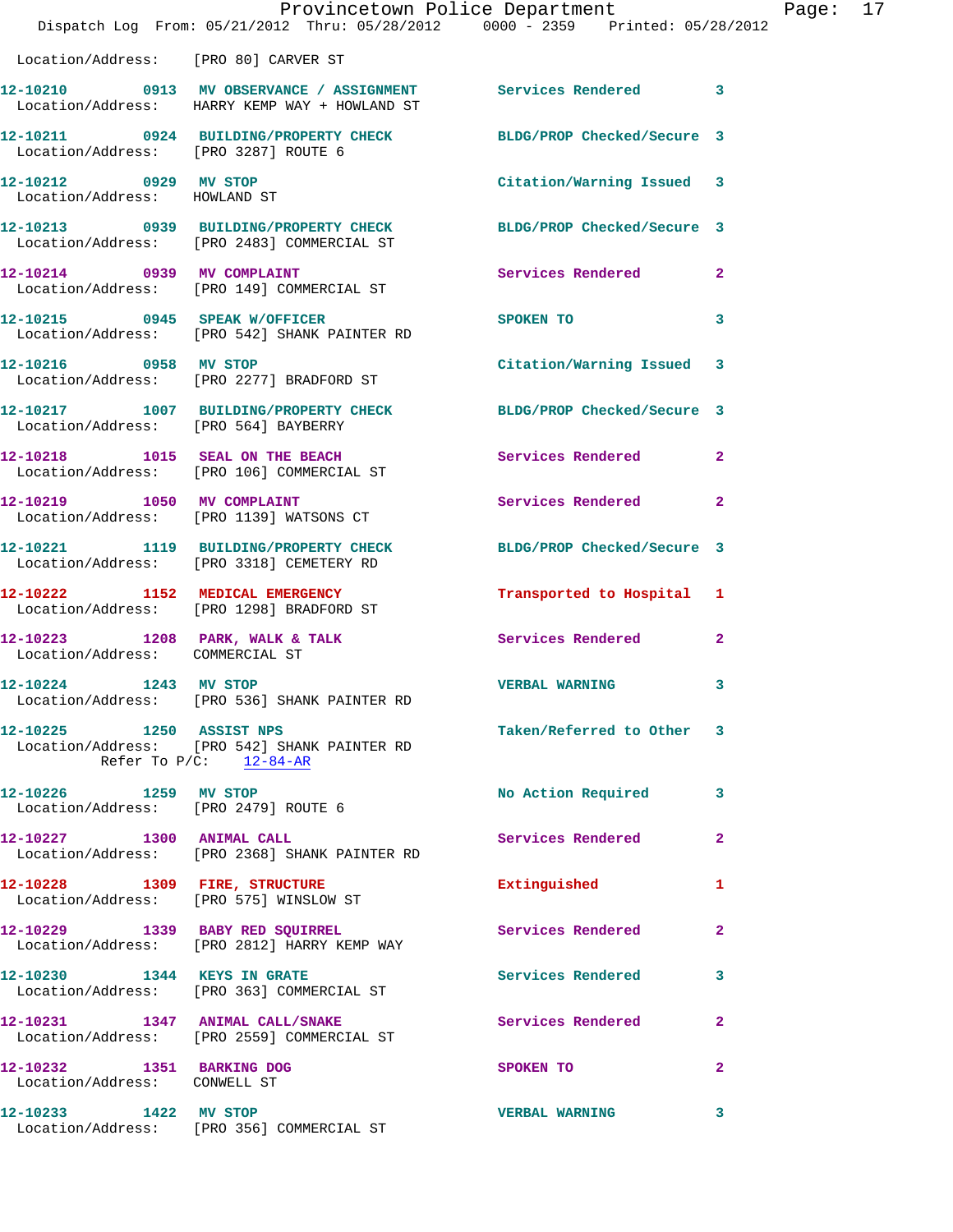|                                                               | 12-10234 1443 911 MISDIAL<br>Location/Address: [PRO 363] COMMERCIAL ST                                           | No Action Required         | 1                       |  |
|---------------------------------------------------------------|------------------------------------------------------------------------------------------------------------------|----------------------------|-------------------------|--|
|                                                               | 12-10236 1443 ANIMAL CALL<br>Location/Address: [PRO 2818] CONWELL ST                                             | Services Rendered          | $\mathbf{2}$            |  |
| 12-10235 1451 MV COMPLAINT<br>Location/Address: COMMERCIAL ST |                                                                                                                  | Could Not Locate           | $\overline{a}$          |  |
| 12-10237 1507 BIKE GENERAL<br>Location/Address: COMMERCIAL ST |                                                                                                                  | No Action Required         | $\mathbf{2}$            |  |
| Location/Address: COMMERCIAL ST                               | 12-10238 1520 ANIMAL CALL/COMPLAINT                                                                              | <b>Could Not Locate</b>    | $\mathbf{2}$            |  |
|                                                               | 12-10239 1546 MV OBSERVANCE / ASSIGNMENT Services Rendered<br>Location/Address: [PRO 3257] SHANKPAINTER RD       |                            | 3                       |  |
|                                                               | 12-10241 1610 ASSIST CITIZEN/M/V LOCKOUT No Action Required<br>Location/Address: [PRO 433] RYDER ST EXT          |                            | 3                       |  |
|                                                               | 12-10240 1619 BUILDING/PROPERTY CHECK BLDG/PROP Checked/Secure 3<br>Location/Address: [PRO 2898] JEROME SMITH RD |                            |                         |  |
|                                                               | 12-10243 1624 ASSIST CITIZEN/M/V LOCKOUT Services Rendered<br>Location/Address: [PRO 2490] PROVINCELANDS RD      |                            | $\mathbf{3}$<br>1       |  |
| 12-10242 1625 COMPLAINT                                       | Location/Address: [PRO 43] BRADFORD ST                                                                           | Could Not Locate           | 3                       |  |
| 12-10244 1625 COMPLAINT                                       | Location/Address: FREEMAN ST + COMMERCIAL ST                                                                     | Services Rendered          | 3                       |  |
|                                                               | 12-10245 1710 BUILDING/PROPERTY CHECK BLDG/PROP Checked/Secure 3<br>Location/Address: [PRO 3317] CEMETERY RD     |                            |                         |  |
|                                                               | 12-10246 1710 BUILDING/PROPERTY CHECK<br>Location/Address: [PRO 3318] CEMETERY RD                                | BLDG/PROP Checked/Secure 3 |                         |  |
| Location/Address: CREEK RD                                    | 12-10247 1715 ASSIST CITIZEN/M/V LOCKOUT Services Rendered                                                       |                            | $\overline{\mathbf{3}}$ |  |
|                                                               | 12-10248 1716 PARKING COMPLAINT / GENERAL Services Rendered<br>Location/Address: [PRO 1042] OLD COLONY WAY       |                            | 3                       |  |
| Location/Address: [PRO 658] MOZART AVE                        | 12-10250 1718 MV COMPLAINT/RUNNING FOR 1 DAY Services Rendered                                                   |                            | 2                       |  |
|                                                               | 12-10249 1725 PARKING COMPLAINT / GENERAL No Action Required<br>Location/Address: [PRO 694] AUNT SUKEYS WAY      |                            | 3                       |  |
| 12-10251 1741 MV STOP                                         | Location/Address: [PRO 3442] COMMERCIAL ST                                                                       | <b>VERBAL WARNING</b>      | 3                       |  |
| 12-10252 1747 DISORDERLY                                      | Location/Address: [PRO 1977] COMMERCIAL ST                                                                       | <b>VERBAL WARNING</b>      | $\overline{a}$          |  |
| 12-10253 1809 MV DISABLED                                     | Location/Address: [PRO 2483] COMMERCIAL ST                                                                       | Services Rendered          | 2                       |  |
| Location/Address: [PRO 2] ALDEN ST                            | 12-10254 1931 BUILDING/PROPERTY CHECK BLDG/PROP Checked/Secure 3                                                 |                            |                         |  |
|                                                               | 12-10256 1933 ASSIST AGENCY / MUTUAL AID Services Rendered<br>Location/Address: [PRO 542] SHANK PAINTER RD       |                            | 3                       |  |
|                                                               | 12-10257 1939 NOISE COMPLAINT<br>Location/Address: [PRO 146] COMMERCIAL ST                                       | <b>VERBAL WARNING</b>      | 3                       |  |
| 12-10258 1949 SERVE SUMMONS                                   |                                                                                                                  | Services Rendered          | $\mathbf{3}$            |  |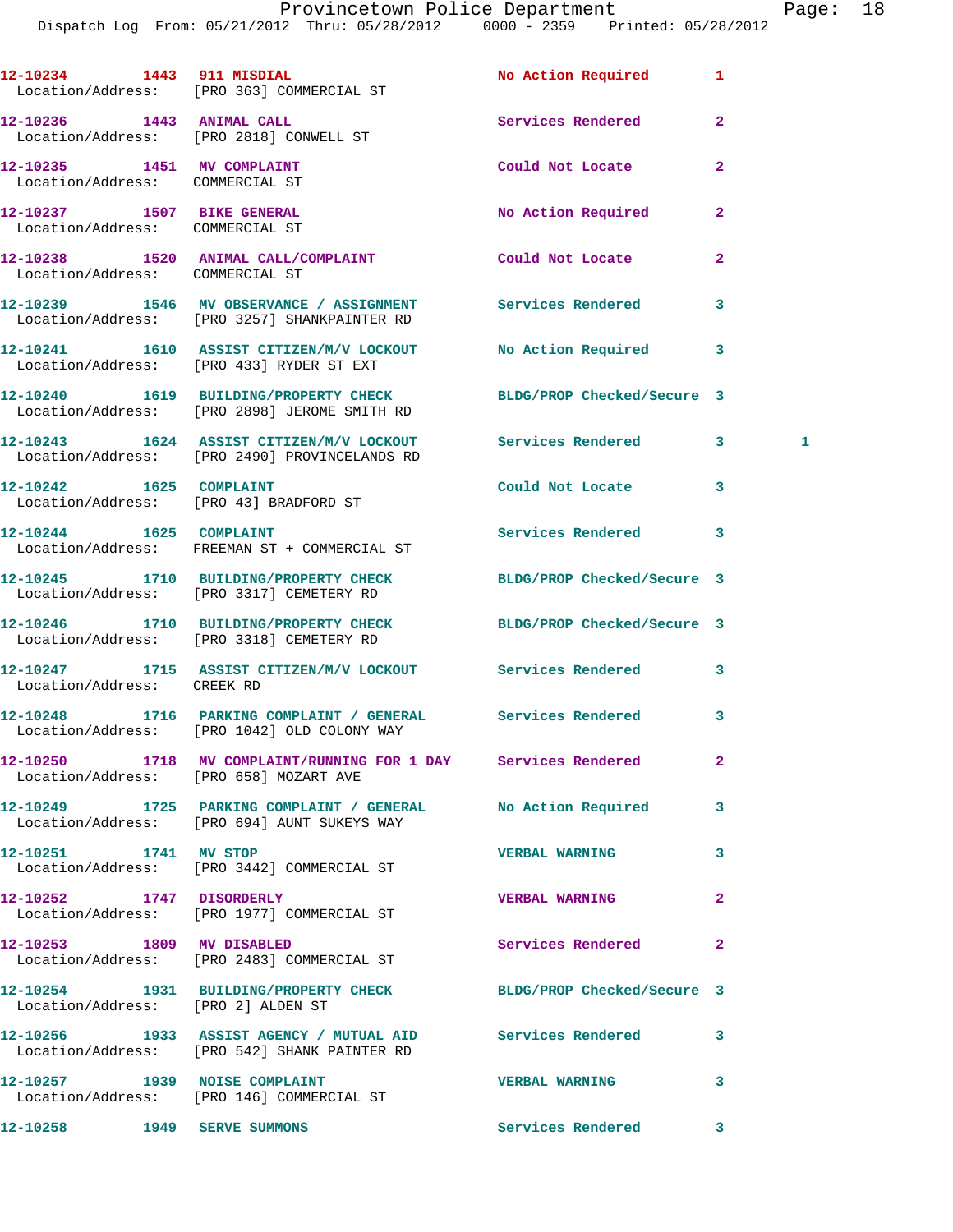|                                                              | Provincetown Police Department<br>Dispatch Log From: 05/21/2012 Thru: 05/28/2012 0000 - 2359 Printed: 05/28/2012 |                            |                |
|--------------------------------------------------------------|------------------------------------------------------------------------------------------------------------------|----------------------------|----------------|
|                                                              | Location/Address: [PRO 542] SHANK PAINTER RD                                                                     |                            |                |
|                                                              | 12-10260 1949 MV BREAKING & ENTERING<br>Location/Address: [PRO 1] BAYBERRY AVE                                   | Investigated               | $\overline{a}$ |
|                                                              | 12-10259 1954 BUILDING/PROPERTY CHECK<br>Location/Address: [PRO 526] RYDER ST EXT                                | BLDG/PROP Checked/Secure 3 |                |
|                                                              | 12-10261 2009 DISTURBANCE<br>Location/Address: [PRO 2605] COMMERCIAL ST                                          | Services Rendered          | 1              |
| 12-10262 2024 COMPLAINT                                      | Location/Address: [PRO 94] BRADFORD ST                                                                           | Could Not Locate           | 3              |
| Location/Address: [PRO 2] ALDEN ST                           | 12-10266 2043 BUILDING/PROPERTY CHECK BLDG/PROP Checked/Secure 3                                                 |                            |                |
| 12-10263 2047 BAR CHECK                                      | Location/Address: [PRO 3331] COMMERCIAL ST                                                                       | No Action Required         | $\mathbf{2}$   |
|                                                              | 12-10264 2047 BAR CHECK<br>Location/Address: [PRO 3276] COMMERCIAL ST                                            | No Action Required         | $\mathbf{2}$   |
|                                                              | 12-10265 2048 SUSPICIOUS ACTIVITY<br>Location/Address: BRADFORD ST + COMMERCIAL ST                               | SPOKEN TO                  | $\mathbf{2}$   |
| 12-10267 2102 MV STOP                                        | Location/Address: [PRO 3296] SHANK PAINTER RD                                                                    | <b>VERBAL WARNING</b>      | 3              |
| 12-10268 2102 NOISE COMPLAINT                                | Location/Address: [PRO 1567] COTTAGE ST                                                                          | SPOKEN TO                  | 3              |
|                                                              | 12-10269 2111 COMPLAINT<br>Location/Address: [PRO 3331] COMMERCIAL ST                                            | SPOKEN TO                  | 3              |
| 12-10270 2112 BAR CHECK                                      | Location/Address: [PRO 221] COMMERCIAL ST                                                                        | No Action Required         | $\mathbf{2}$   |
|                                                              | 12-10272 2114 SUSPICIOUS ACTIVITY<br>Location/Address: [PRO 1463] COMMERCIAL ST                                  | SPOKEN TO                  | $\overline{a}$ |
| 12-10271 2116 MV STOP                                        | Location/Address: CARVER ST + BRADFORD ST                                                                        | <b>VERBAL WARNING</b>      |                |
|                                                              | 12-10273 2118 PARK, WALK & TALK<br>Location/Address: [PRO 105] COMMERCIAL ST                                     | Services Rendered          | $\overline{a}$ |
| 12-10274 2121 BAR CHECK                                      | Location/Address: [PRO 2737] COMMERCIAL ST                                                                       | SPOKEN TO                  | $\mathbf{2}$   |
| 12-10275 2124 COMPLAINT                                      | Location/Address: [PRO 2481] TREMONT ST                                                                          | SPOKEN TO                  | 3              |
| $12-10276$ 2124 ALARM - GENERAL                              | Location/Address: [PRO 2542] COMMERCIAL ST                                                                       | False Alarm                | 1              |
|                                                              | 12-10277 2127 BUILDING/PROPERTY CHECK<br>Location/Address: [PRO 182] COMMERCIAL ST                               | BLDG/PROP Checked/Secure 3 |                |
|                                                              | 12-10278 2127 BUILDING/PROPERTY CHECK<br>Location/Address: [PRO 175] COMMERCIAL ST                               | BLDG/PROP Checked/Secure 3 |                |
| 12-10279 2128 BAR CHECK                                      | Location/Address: [PRO 312] COMMERCIAL ST                                                                        | No Action Required         | $\mathbf{2}$   |
|                                                              | 12-10280 2139 SUSPICIOUS ACTIVITY<br>Location/Address: [PRO 3207] COMMERCIAL ST                                  | <b>VERBAL WARNING</b>      | 2              |
| 12-10282 2141 LOST WALLET<br>Location/Address: COMMERCIAL ST |                                                                                                                  | No Action Required         | 3              |

Page:  $19$ <br> $12$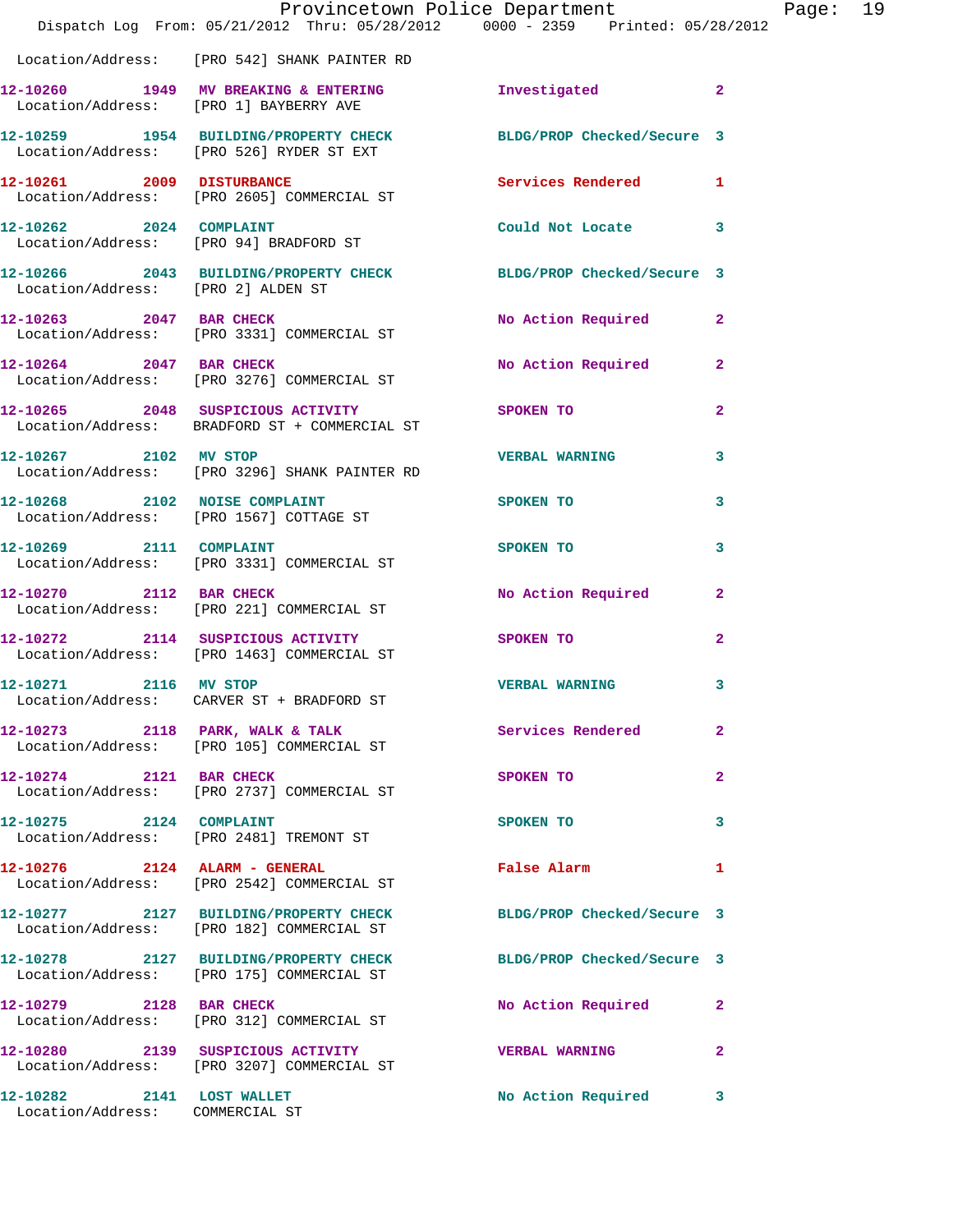|                                                                  | Provincetown Police Department<br>Dispatch Log From: 05/21/2012 Thru: 05/28/2012 0000 - 2359 Printed: 05/28/2012 |                            |                |
|------------------------------------------------------------------|------------------------------------------------------------------------------------------------------------------|----------------------------|----------------|
|                                                                  | 12-10281 2143 DOMESTIC DISTURBANCE SPOKEN TO<br>Location/Address: [PRO 3259] MACMILLAN WHARF                     |                            | 1              |
|                                                                  | 12-10283 2151 BUILDING/PROPERTY CHECK<br>Location/Address: [PRO 306] COMMERCIAL ST                               | BLDG/PROP Checked/Secure 3 |                |
| 12-10284 2154 BAR CHECK                                          | Location/Address: [PRO 272] COMMERCIAL ST                                                                        | No Action Required         | $\overline{2}$ |
|                                                                  | 12-10285 2156 SUSPICIOUS ACTIVITY<br>Location/Address: [PRO 440] HARRY KEMP WAY                                  | BLDG/PROP Checked/Secure 2 |                |
|                                                                  | 12-10286 2158 BAR CHECK<br>Location/Address: [PRO 3443] COMMERCIAL ST                                            | No Action Required         | $\overline{2}$ |
|                                                                  | 12-10287 2200 BUILDING/PROPERTY CHECK BLDG/PROP Checked/Secure 3<br>Location/Address: [PRO 440] HARRY KEMP WAY   |                            |                |
|                                                                  | 12-10288 2213 BUILDING/PROPERTY CHECK BLDG/PROP Checked/Secure 3<br>Location/Address: [PRO 530] SHANKPAINTER RD  |                            |                |
| 12-10289 2217 NOISE COMPLAINT<br>Location/Address: COMMERCIAL ST |                                                                                                                  | <b>VERBAL WARNING</b>      | 3              |
|                                                                  | 12-10290 2229 NOISE COMPLAINT<br>Location/Address: [PRO 146] COMMERCIAL ST                                       | SPOKEN TO                  | 3              |
|                                                                  | 12-10291 2234 ASSIST AGENCY / MUTUAL AID Services Rendered<br>Location/Address: [PRO 2499] RACE POINT RD         |                            | 3              |
|                                                                  | 12-10292 2239 COMPLAINT/M/V DRIVE OFF<br>Location/Address: [PRO 94] BRADFORD ST                                  | Could Not Locate           | 3              |
| 12-10293 2306 MV STOP                                            | Location/Address: [PRO 2391] BRADFORD ST                                                                         | <b>VERBAL WARNING</b>      | 3              |
| Location/Address: [PRO 571] ALDEN ST                             | 12-10294 2316 BUILDING/PROPERTY CHECK BLDG/PROP Checked/Secure 3                                                 |                            |                |
| 12-10295 2318 ANIMAL CALL                                        | Location/Address: [PRO 105] COMMERCIAL ST                                                                        | No Action Required         | $\overline{2}$ |
| 12-10296 2327 MV STOP<br>Location/Address: LAW ST + BRADFORD ST  |                                                                                                                  | <b>VERBAL WARNING</b>      | 3              |
| Location/Address: [PRO 444] HIGH POLE                            | 12-10297 2333 BUILDING/PROPERTY CHECK BLDG/PROP Checked/Secure 3                                                 |                            |                |
|                                                                  | 12-10298 2335 BUILDING/PROPERTY CHECK BLDG/PROP Checked/Secure 3<br>Location/Address: [PRO 519] RACE POINT RD    |                            |                |
| 12-10299 2340 MV STOP<br>Location/Address: PRINCE ST             |                                                                                                                  | <b>VERBAL WARNING</b>      | 3              |
| 12-10300 2344 MV STOP                                            | Location/Address: [PRO 2577] BRADFORD ST                                                                         | <b>VERBAL WARNING</b>      | 3              |
| 12-10301 2346 MV STOP                                            | Location/Address: [PRO 46] BRADFORD ST                                                                           | <b>VERBAL WARNING</b>      | 3              |
|                                                                  | 12-10302 2351 MV OBSERVANCE / ASSIGNMENT Services Rendered<br>Location/Address: HOWLAND ST + BRADFORD ST         |                            | 3              |
| 12-10303 2359 MV STOP<br>Location/Address: JOHNSON ST            |                                                                                                                  | <b>VERBAL WARNING</b>      | 3              |

## **For Date: 05/27/2012 - Sunday**

| 12-10304          | 0004 | MV STOP | <b>VERBAL WARNING</b> |  |
|-------------------|------|---------|-----------------------|--|
| Location/Address: |      |         | [PRO 606] CONWELL ST  |  |

Page:  $20$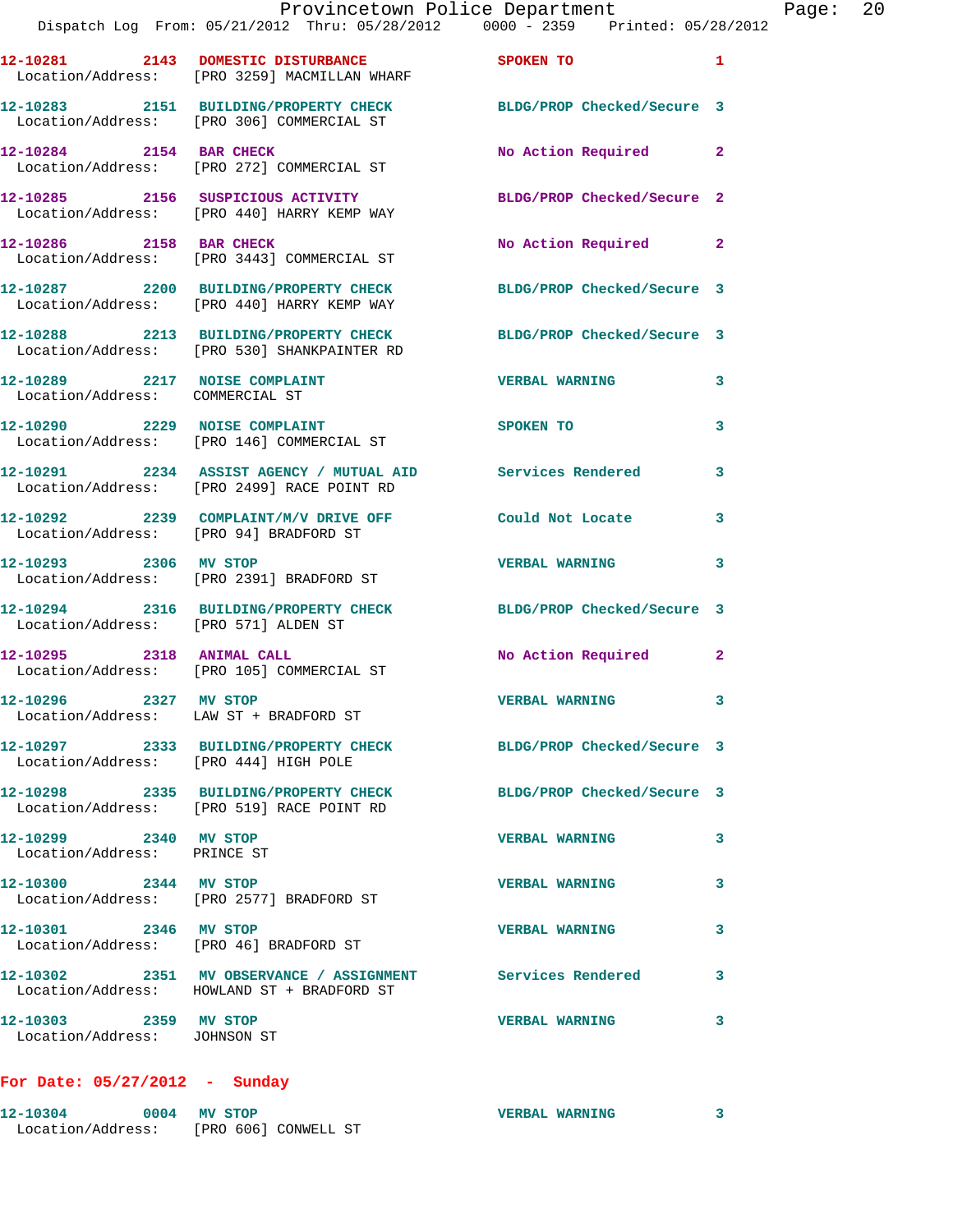Dispatch Log From: 05/21/2012 Thru: 05/28/2012 0000 - 2359 Printed: 05/28/2012

|                       | 12-10305 0006 MV STOP<br>Location/Address: [PRO 1886] BRADFORD ST                                                | <b>VERBAL WARNING</b>     | 3            |    |
|-----------------------|------------------------------------------------------------------------------------------------------------------|---------------------------|--------------|----|
|                       | 12-10307 0008 LOBBY TRAFFIC<br>Location/Address: [PRO 542] SHANK PAINTER RD                                      | Services Rendered 2       |              | 27 |
|                       | 12-10306 60009 MV OBSERVANCE / ASSIGNMENT Services Rendered<br>Location/Address: STANDISH ST + BRADFORD ST       |                           | 3            |    |
| 12-10308 0011 MV STOP | Location/Address: HOWLAND ST + BRADFORD ST                                                                       | <b>VERBAL WARNING</b>     | 3            |    |
| 12-10309 0016 MV STOP | Location/Address: BANGS ST + BRADFORD ST<br>Refer To $P/C$ : 12-85-AR<br>Refer To $P/C$ : $\overline{12-86-AR}$  | Arrest(s) Made            | 3            |    |
|                       | 12-10310 0027 SUSPICIOUS ACTIVITY<br>Location/Address: [PRO 539] SHANK PAINTER RD                                | <b>GONE ON ARRIVAL</b>    | $\mathbf{2}$ |    |
|                       | 12-10311 0039 DISTURBANCE<br>Location/Address: [PRO 526] RYDER ST EXT                                            | SPOKEN TO                 | 1            |    |
|                       | 12-10312 0047 DOMESTIC DISTURBANCE/ASSAULT Unfounded<br>Location/Address: [PRO 2558] BRADFORD ST                 |                           | 1            |    |
|                       | 12-10314 0052 ASSIST CITIZEN<br>Location: THE BOATSLIP                                                           | Services Rendered 3       |              |    |
|                       | 12-10313 0054 MEDICAL EMERGENCY<br>Location/Address: [PRO 965] KIMBERLY LN                                       | Services Rendered         | 1            |    |
|                       | 12-10315 0101 ASSIST AGENCY / MUTUAL AID Services Rendered 3<br>Location/Address: [PRO 542] SHANK PAINTER RD     |                           |              |    |
|                       | 12-10316 0118 NOISE COMPLAINT<br>Location/Address: [PRO 306] COMMERCIAL ST                                       | No Action Required        | 3            |    |
|                       | 12-10317 0119 GENERAL INFO                                                                                       | No Action Required 3      |              |    |
|                       | 12-10318 0124 PARK, WALK & TALK<br>Location/Address: RYDER ST + COMMERCIAL ST                                    | No Action Required        | $\mathbf{2}$ |    |
|                       | 12-10319 0124 TRAFFIC CONTROL/BARRICADE No Action Required 3<br>Location/Address: RYDER ST + COMMERCIAL ST       |                           |              |    |
| 12-10320 0130 MV STOP | Location/Address: [PRO 731] BRADFORD ST<br>Refer To Arrest: 12-87-AR<br>Refer To $P/C$ : 12-88-AR                | Arrest(s) Made 3          |              |    |
|                       | 12-10321 0141 COMPLAINT/FIGHT<br>Location/Address: [PRO 242] COMMERCIAL ST                                       | No Action Required 3      |              |    |
|                       | 12-10322 0202 BUILDING/PROPERTY CHECK BLDG/PROP Checked/Secure 3<br>Location/Address: [PRO 2898] JEROME SMITH RD |                           |              |    |
|                       | 12-10323 0203 NOISE COMPLAINT<br>Location/Address: [PRO 1679] BRADFORD ST                                        | No Action Required 3      |              |    |
|                       | 12-10324 0211 SUSPICIOUS ACTIVITY<br>Location/Address: [PRO 1307] CARVER ST                                      | SPOKEN TO                 | 2            |    |
|                       | 12-10325 0235 BUILDING/PROPERTY CHECK BLDG/PROP Checked/Secure 3<br>Location/Address: [PRO 516] RACE POINT RD    |                           |              |    |
|                       | 12-10326 0326 MEDICAL EMERGENCY<br>Location/Address: [PRO 547] COMMERCIAL ST                                     | Transported to Hospital 1 |              |    |
|                       | 12-10327 0326 LOST WALLET/RETURNED TO OWNER Services Rendered 3                                                  |                           |              |    |
|                       |                                                                                                                  |                           |              |    |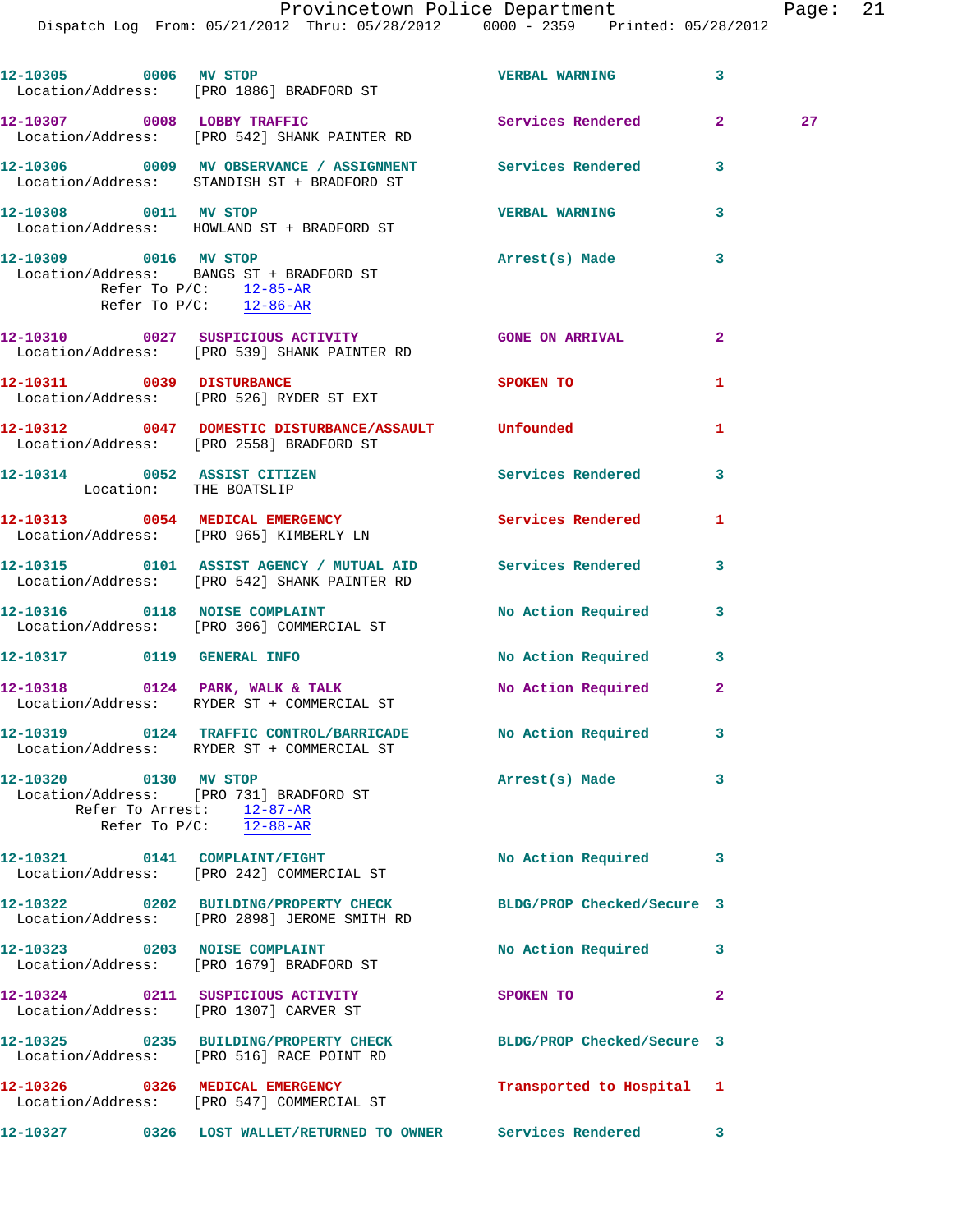|                                                            | Dispatch Log From: 05/21/2012 Thru: 05/28/2012 0000 - 2359 Printed: 05/28/2012                                    | Provincetown Police Department          |              | Page:          | 22 |
|------------------------------------------------------------|-------------------------------------------------------------------------------------------------------------------|-----------------------------------------|--------------|----------------|----|
|                                                            | Location/Address: [PRO 542] SHANK PAINTER RD                                                                      |                                         |              |                |    |
|                                                            | 12-10328 0329 FOUND A KEY W/TAG No Action Required 3<br>Location/Address: COMMERCIAL ST + STANDISH ST             |                                         |              |                |    |
| Refer To Arrest: 12-89-AR                                  | 12-10329 0352 DOMESTIC DISTURBANCE/ASSAULT Transported to Hospital 1<br>Location/Address: [PRO 357] COMMERCIAL ST |                                         |              |                |    |
|                                                            | 12-10330 0448 FOUND WALLET<br>Location/Address: [PRO 2543] MACMILLAN WHARF                                        | No Action Required 3                    |              |                |    |
|                                                            | 12-10332 0449 BUILDING/PROPERTY CHECK BLDG/PROP Checked/Secure 3<br>Location/Address: [PRO 3030] TIN PAN ALLEY RD |                                         |              |                |    |
|                                                            | 12-10331 0451 BUILDING/PROPERTY CHECK BLDG/PROP Checked/Secure 3<br>Location/Address: [PRO 3030] TIN PAN ALLEY RD |                                         |              |                |    |
|                                                            | 12-10333 0611 BUILDING/PROPERTY CHECK BLDG/PROP Checked/Secure 3<br>Location/Address: [PRO 512] PRINCE ST         |                                         |              |                |    |
|                                                            | 12-10334 0751 AIRCRAFT<br>Location/Address: [PRO 516] RACE POINT RD                                               | Services Rendered 2                     |              | $\overline{2}$ |    |
|                                                            | 12-10335 0944 MEDICAL EMERGENCY Services Rendered 1<br>Location/Address: [PRO 3222] ALDEN ST                      |                                         |              |                |    |
| 12-10336 0951 COMPLAINT<br>Location/Address: WINSTON AVE   |                                                                                                                   | Services Rendered                       | 3            |                |    |
| 12-10337 1002 FOLLOW UP<br>Location/Address: HOLWAY AVE    |                                                                                                                   | Services Rendered                       | $\mathbf{2}$ |                |    |
| Refer To Arrest: 12-89-AR                                  | 12-10338 1006 WARRANT ARREST/DOMESTIC Arrest(s) Made<br>Location/Address: [PRO 357] COMMERCIAL ST                 |                                         | 1            |                |    |
| 12-10340 1112 LOST WALLET                                  | Location/Address: [PRO 542] SHANK PAINTER RD                                                                      | <b>Services Rendered</b>                | 3            |                |    |
|                                                            | 12-10341 1116 LOST BLACK WALLET/ANCHOR Services Rendered 3<br>Location/Address: [PRO 542] SHANK PAINTER RD        |                                         |              |                |    |
| 12-10342 1133 LOST KEYS                                    | Location/Address: [PRO 542] SHANK PAINTER RD                                                                      | <b>Services Rendered</b>                | 3            |                |    |
|                                                            | 12-10343 1151 FLIGHT COVERAGE<br>Location/Address: [PRO 516] RACE POINT RD                                        | <b>Services Rendered</b>                | $\mathbf{2}$ |                |    |
|                                                            | 12-10344 1153 PARKING COMPLAINT / GENERAL No Action Required 3<br>Location/Address: [PRO 527] RYDER ST EXT        |                                         |              |                |    |
| 12-10345 1156 MV COMPLAINT                                 | Location/Address: [PRO 75] CAPTAIN BERTIE RD                                                                      | Could Not Locate                        | 2            |                |    |
| 12-10346 1237 DISTURBANCE<br>Location/Address: HENSCHE LN  |                                                                                                                   | SPOKEN TO DESCRIPTION OF REAL PROPERTY. | 1            |                |    |
|                                                            | 12-10347 1305 MV STOP<br>Location/Address: [PRO 539] SHANK PAINTER RD                                             | <b>VERBAL WARNING</b>                   | 3            |                |    |
| Location/Address: STANDISH ST                              | 12-10348 1319 ASSIST AGENCY / MUTUAL AID Services Rendered                                                        |                                         | 3            |                |    |
| 12-10349 1352 FOLLOW UP<br>Location/Address: COMMERCIAL ST | Refer To Arrest: 12-89-AR                                                                                         | <b>Services Rendered</b>                | $\mathbf{2}$ |                |    |
|                                                            | 12-10350 1355 MV DISABLED<br>Location/Address: [PRO 2554] COMMERCIAL ST                                           | Services Rendered                       | $\mathbf{2}$ |                |    |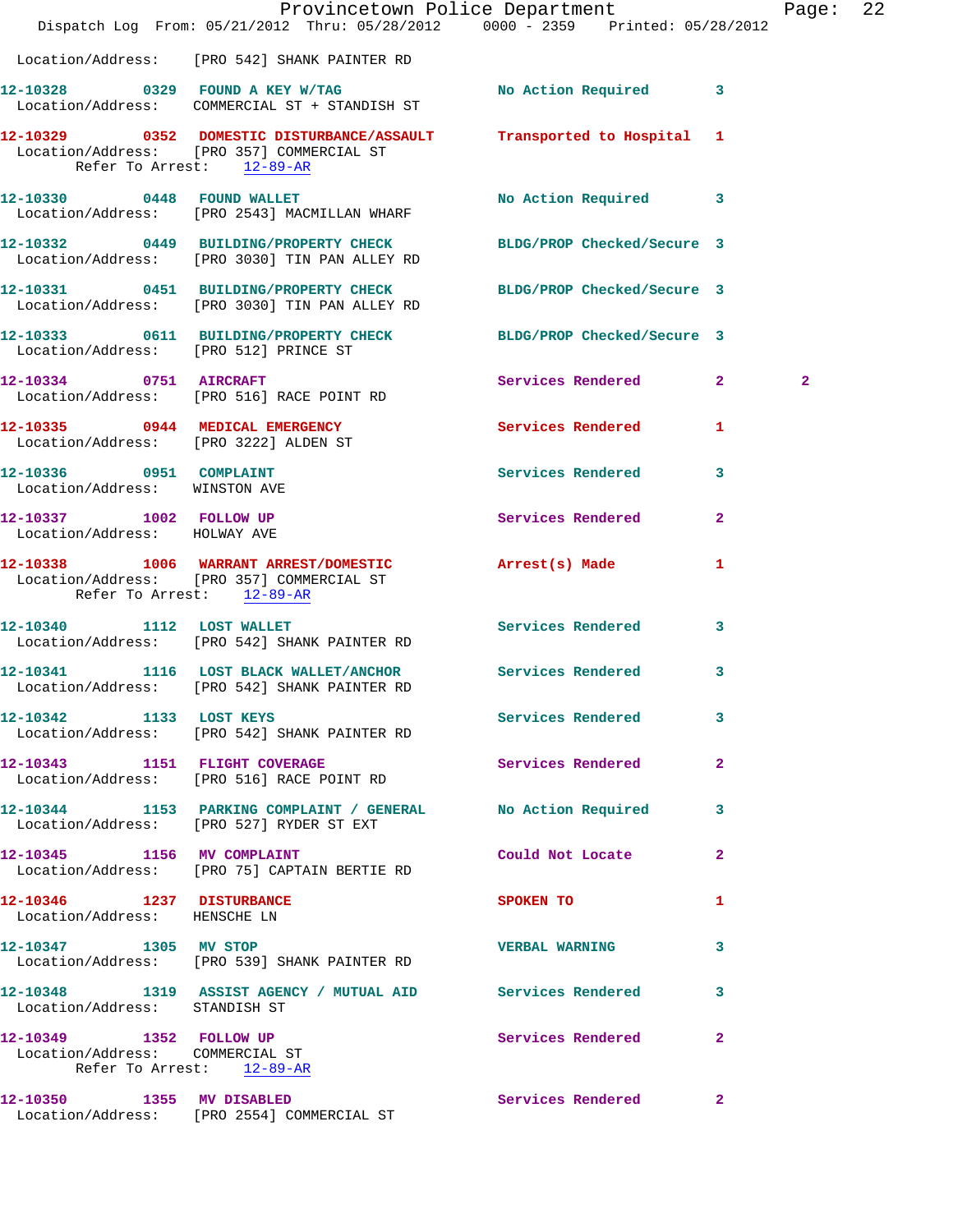|                                                           | Provincetown Police Department<br>Dispatch Log From: 05/21/2012 Thru: 05/28/2012   0000 - 2359   Printed: 05/28/2012 |                          | Page: 23     |
|-----------------------------------------------------------|----------------------------------------------------------------------------------------------------------------------|--------------------------|--------------|
|                                                           | 12-10351 1453 MEDICAL EMERGENCY PATIENT REFUSAL<br>Location/Address: [PRO 542] SHANK PAINTER RD                      |                          | $\mathbf{1}$ |
|                                                           | 12-10352 1501 MEDICAL EMERGENCY 1 Services Rendered 1<br>Location/Address: JOHNSON ST + COMMERCIAL ST                |                          |              |
|                                                           | 12-10353 1504 BUILDING/PROPERTY CHECK BLDG/PROP Checked/Secure 3<br>Location/Address: [PRO 571] ALDEN ST             |                          |              |
| 12-10354 1518 MV STOP<br>Location/Address: WINSLOW ST     |                                                                                                                      | <b>VERBAL WARNING</b>    | 3            |
|                                                           | 12-10355 1537 TRAFFIC CONTROL<br>Location/Address: [PRO 1568] COTTAGE ST                                             | <b>SPOKEN TO</b>         | 3            |
| Refer To Arrest: 12-90-AR                                 | 12-10356 1540 SHOPLIFTING<br>Location/Address: [PRO 230] COMMERCIAL ST                                               | Arrest(s) Made           | 3            |
|                                                           | 12-10357 1558 2 LOOSE DOGS/RETURNED Services Rendered 2<br>Location/Address: COMMERCIAL ST + BANGS ST                |                          |              |
|                                                           | 12-10360 1614 DOG BITE REPORT<br>Location/Address: [PRO 542] SHANK PAINTER RD                                        | Services Rendered        | $\mathbf{2}$ |
| 12-10358 1621 MV STOP<br>Location/Address: HARRY KEMP WAY |                                                                                                                      | <b>VERBAL WARNING</b>    | 3            |
| Location/Address: RACE RD                                 | 12-10359 1625 PARKING COMPLAINT / GENERAL Services Rendered 3                                                        |                          |              |
|                                                           | 12-10361 1645 BUILDING/PROPERTY CHECK BLDG/PROP Checked/Secure 3<br>Location/Address: [PRO 440] HARRY KEMP WAY       |                          |              |
|                                                           | 12-10362 1647 BUILDING/PROPERTY CHECK BLDG/PROP Checked/Secure 3<br>Location/Address: [PRO 519] RACE POINT RD        |                          |              |
|                                                           | 12-10363 1717 PARKING COMPLAINT / GENERAL SPOKEN TO<br>Location/Address: WINSLOW ST + JEROME SMITH RD                |                          | 3            |
|                                                           | 12-10364 1724 MV STOP<br>Location/Address: [PRO 2391] BRADFORD ST                                                    | <b>VERBAL WARNING</b>    | 3            |
|                                                           | 12-10365 1734 MEDICAL EMERGENCY<br>Location/Address: ATLANTIC AVE + COMMERCIAL ST                                    | PATIENT REFUSAL 1        |              |
|                                                           | 12-10366 1738 FOUND WALLET<br>Location/Address: [PRO 542] SHANK PAINTER RD                                           | <b>Services Rendered</b> | 3            |
|                                                           | 12-10367 1745 BUILDING/PROPERTY CHECK BLDG/PROP Checked/Secure 3<br>Location/Address: [PRO 488] MAYFLOWER ST         |                          |              |
|                                                           | 12-10368 1749 DOMESTIC DISTURBANCE/ASSAULT Peace Restored<br>Location/Address: [PRO 3276] COMMERCIAL ST              |                          | -1           |
|                                                           | 12-10369 1752 MEDICAL EMERGENCY PATIENT REFUSAL<br>Location/Address: [PRO 1363] CONANT ST                            |                          | $\mathbf{1}$ |
| Location/Address: [PRO 512] PRINCE ST                     | 12-10370 1811 BUILDING/PROPERTY CHECK BLDG/PROP Checked/Secure 3                                                     |                          |              |
| 12-10371 1845 SERVE SUBPOENA                              | Location/Address: [PRO 146] COMMERCIAL ST                                                                            | Services Rendered        | 3            |
|                                                           | 12-10372 1847 LOST WALLET<br>Location/Address: [PRO 542] SHANK PAINTER RD                                            | Services Rendered        | 3            |
|                                                           | 12-10373 1903 BUILDING/PROPERTY CHECK BLDG/PROP Checked/Secure 3<br>Location/Address: [PRO 526] RYDER ST EXT         |                          |              |
| 12-10374 1912 ANIMAL CALL                                 |                                                                                                                      | Services Rendered        | $\mathbf{2}$ |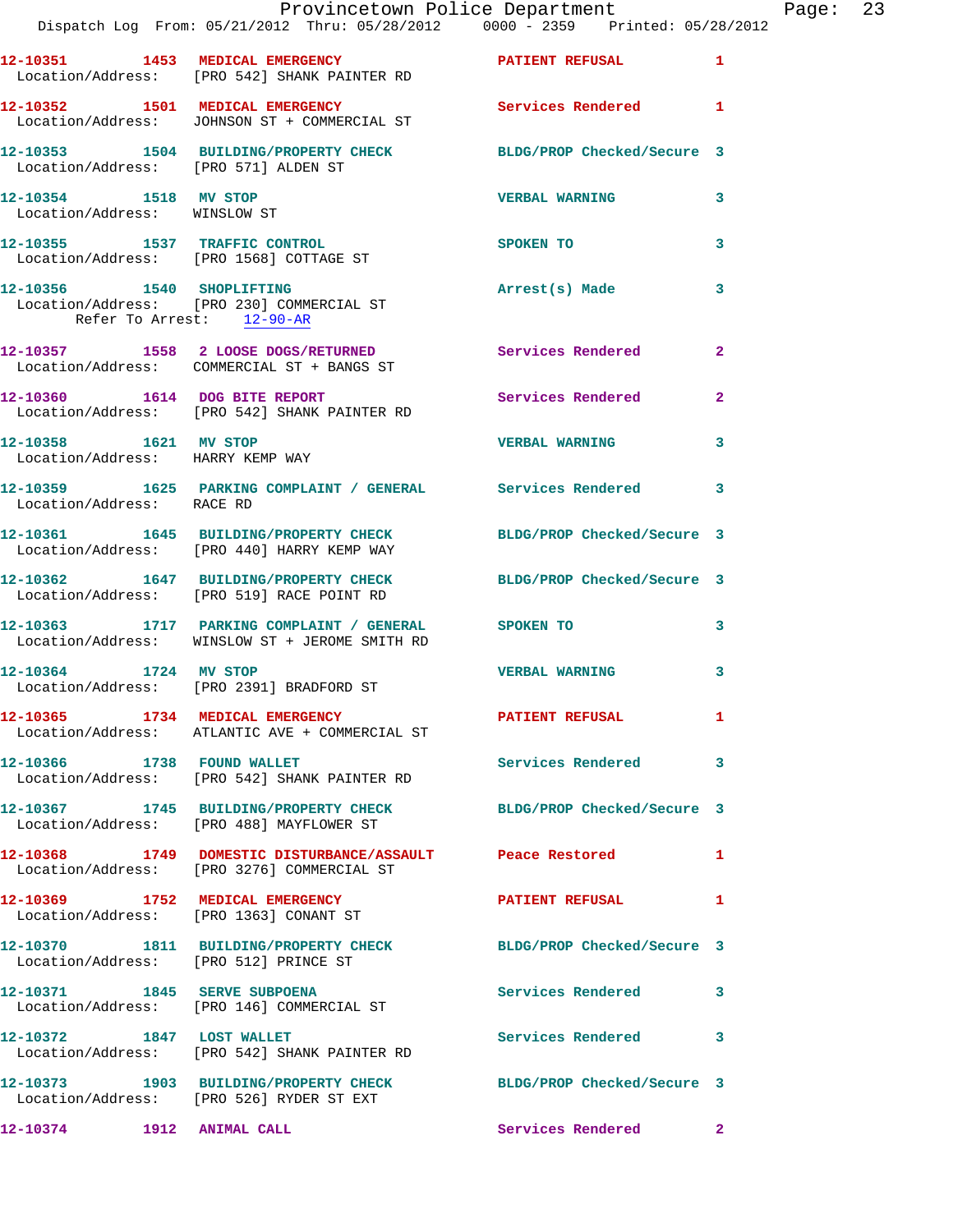|                           | Provincetown Police Department The Page: 24<br>Dispatch Log From: 05/21/2012 Thru: 05/28/2012 0000 - 2359 Printed: 05/28/2012 |                            |              |  |
|---------------------------|-------------------------------------------------------------------------------------------------------------------------------|----------------------------|--------------|--|
|                           | Location/Address: [PRO 526] RYDER ST EXT                                                                                      |                            |              |  |
|                           | 12-10375 1920 MV COMPLAINT<br>Location/Address: [PRO 3094] COMMERCIAL ST                                                      | Services Rendered 2        |              |  |
|                           | 12-10376 1944 ALARM - GENERAL BLDG/PROP Checked/Secure 1<br>Location/Address: CONANT ST + COMMERCIAL ST                       |                            |              |  |
| Refer To Arrest: 12-91-AR | 12-10377          1948    MV STOP/ARREST<br>Location:    [PRO 3431] LOPES SQUARE                                              | Arrest(s) Made 3           |              |  |
|                           | 12-10378 1956 MEDICAL EMERGENCY<br>Location/Address: [PRO 584] COMMERCIAL ST                                                  | Services Rendered 1        |              |  |
|                           | 12-10379 1957 SHOPLIFTING<br>Location/Address: [PRO 274] COMMERCIAL ST                                                        | Citation/Warning Issued 3  |              |  |
|                           | 12-10380 2019 MV OBSERVANCE / ASSIGNMENT Services Rendered 3<br>Location/Address: STANDISH ST + BRADFORD ST                   |                            |              |  |
| 12-10381 2023 MV STOP     | Location/Address: [PRO 43] BRADFORD ST                                                                                        | <b>VERBAL WARNING 3</b>    |              |  |
|                           | 12-10382 2026 911 GENERAL<br>Location/Address: [PRO 3145] RACE POINT RD                                                       | Services Rendered          | $\mathbf{1}$ |  |
|                           | 12-10383 2035 SERVICE CALL<br>Location/Address: [PRO 1679] BRADFORD ST                                                        | Services Rendered 3        |              |  |
|                           | 12-10384 2111 PARK, WALK & TALK<br>Location: [PRO 3431] LOPES SQUARE                                                          | Services Rendered          | $\mathbf{2}$ |  |
|                           | 12-10385 2115 BAR CHECK<br>Location/Address: [PRO 3619] COMMERCIAL ST                                                         | Services Rendered          | $\mathbf{2}$ |  |
|                           | 12-10386 2120 BAR CHECK<br>Location/Address: [PRO 2737] COMMERCIAL ST                                                         | Services Rendered 2        |              |  |
|                           | 12-10387 2120 BUILDING/PROPERTY CHECK BLDG/PROP Checked/Secure 3<br>Location/Address: [PRO 175] COMMERCIAL ST                 |                            |              |  |
|                           | 12-10388 2122 BUILDING/PROPERTY CHECK<br>Location/Address: [PRO 16] BRADFORD ST                                               | BLDG/PROP Checked/Secure 3 |              |  |
| 12-10389 2122 BAR CHECK   | Location/Address: [PRO 399] COMMERCIAL ST                                                                                     | Services Rendered 2        |              |  |
|                           | 12-10390 2125 BAR CHECK<br>Location/Address: [PRO 3443] COMMERCIAL ST                                                         | Services Rendered          | $\mathbf{2}$ |  |
|                           | 12-10391 2127 ASSIST CITIZEN<br>Location/Address: [PRO 3296] SHANK PAINTER RD                                                 | Services Rendered 3        |              |  |
|                           | 12-10392 2128 BUILDING/PROPERTY CHECK BLDG/PROP Checked/Secure 3<br>Location/Address: [PRO 182] COMMERCIAL ST                 |                            |              |  |
| 12-10393 2131 BAR CHECK   | Location/Address: [PRO 208] COMMERCIAL ST                                                                                     | Services Rendered 2        |              |  |
|                           | 12-10394 2140 MV STOP<br>Location/Address: BRADFORD ST + RYDER ST                                                             | <b>VERBAL WARNING</b>      | 3            |  |
| 12-10395 2144 BAR CHECK   | Location/Address: [PRO 3633] COMMERCIAL ST                                                                                    | LICENSING/NO ACTION        | $\mathbf{2}$ |  |
|                           | 12-10396 2150 BAR CHECK<br>Location/Address: [PRO 382] COMMERCIAL ST                                                          | Services Rendered          | $\mathbf{2}$ |  |
| 12-10398 2158 BAR CHECK   | Location/Address: [PRO 484] MASONIC PL                                                                                        | Services Rendered          | $\mathbf{2}$ |  |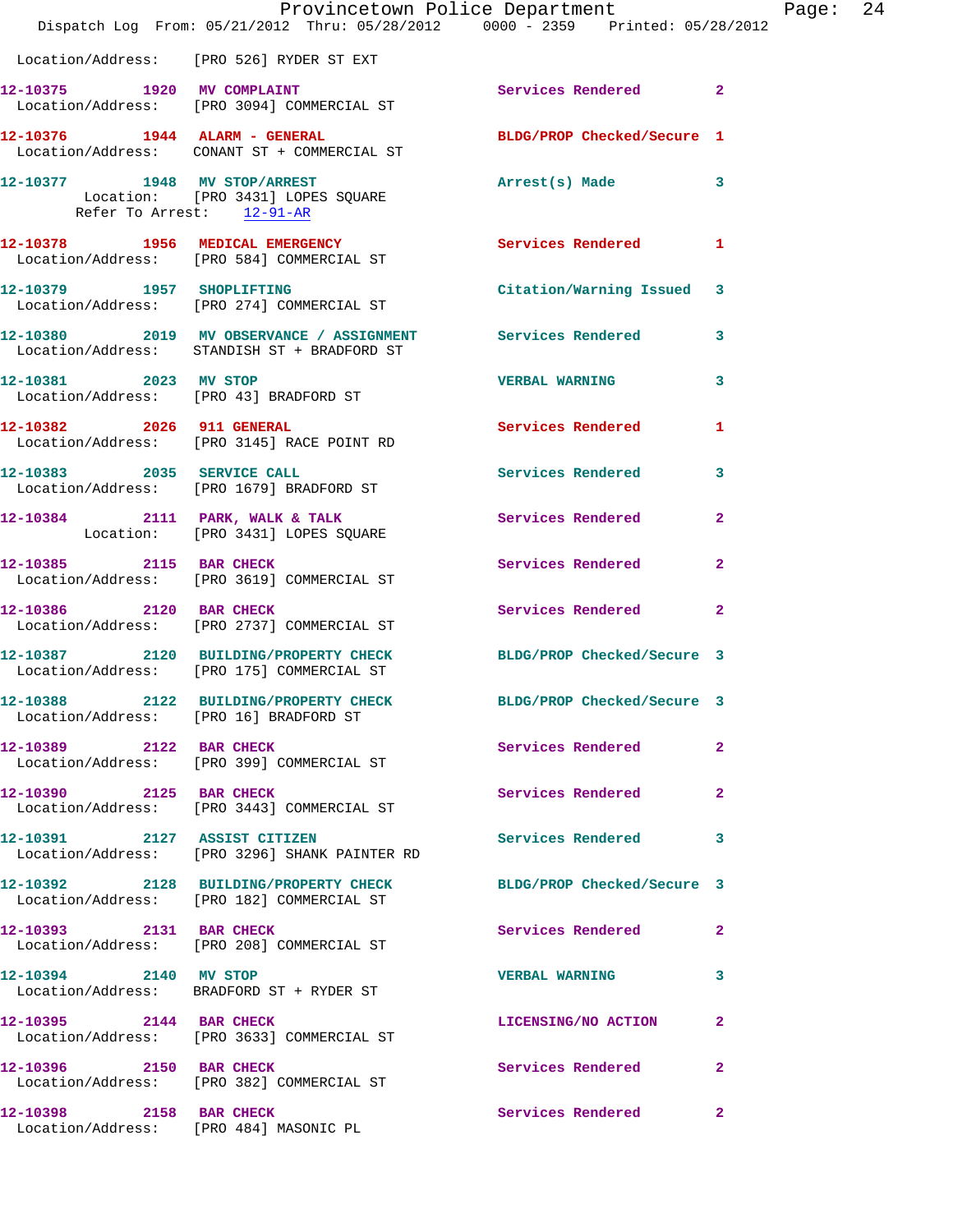Dispatch Log From: 05/21/2012 Thru: 05/28/2012 0000 - 2359 Printed: 05/28/2012

| 12-10399 2204 BAR CHECK              | Location/Address: [PRO 3276] COMMERCIAL ST                                         | LICENSING/NO ACTION        | $\mathbf{2}$   |
|--------------------------------------|------------------------------------------------------------------------------------|----------------------------|----------------|
| 12-10400 2207 BAR CHECK              | Location/Address: [PRO 253] COMMERCIAL ST                                          | LICENSING/NO ACTION        | $\overline{2}$ |
| 12-10401 2215 FOLLOW UP              | Location/Address: [PRO 3197] COMMERCIAL ST                                         | <b>Services Rendered</b>   | $\overline{2}$ |
| 12-10402 2234 MV STOP                | Location/Address: CEMETERY RD + CONWELL ST                                         | <b>VERBAL WARNING</b>      | 3              |
|                                      | 12-10403 2306 NOISE COMPLAINT<br>Location/Address: [PRO 1679] BRADFORD ST          | Peace Restored             | 3              |
| 12-10404 2310 MV STOP                | Location/Address: [PRO 37] BRADFORD ST                                             | <b>VERBAL WARNING</b>      | 3              |
| 12-10405 2316 MV STOP                | Location/Address: [PRO 1679] BRADFORD ST                                           | <b>VERBAL WARNING</b>      | 3              |
| Location/Address: [PRO 571] ALDEN ST | 12-10406 2317 BUILDING/PROPERTY CHECK                                              | BLDG/PROP Checked/Secure 3 |                |
|                                      | 12-10407 2320 BUILDING/PROPERTY CHECK<br>Location/Address: [PRO 519] RACE POINT RD | BLDG/PROP Checked/Secure 3 |                |
| 12-10408 2328 MV STOP                | Location/Address: BRADFORD ST + PRISCILLA ALDEN RD                                 | <b>VERBAL WARNING</b>      | 3              |
| 12-10409 2332 MV STOP                | Location/Address: CONANT ST + BRADFORD ST                                          | <b>VERBAL WARNING</b>      | 3              |
| 12-10410 2344 MV STOP                | Location/Address: HARRY KEMP WAY + HOWLAND ST                                      | <b>VERBAL WARNING</b>      | 3              |
|                                      | 12-10411 2347 BUILDING/PROPERTY CHECK<br>Location/Address: [PRO 175] COMMERCIAL ST | BLDG/PROP Checked/Secure 3 |                |
| 12-10412 2351 MV STOP                | Location: [PRO 3431] LOPES SQUARE                                                  | Services Rendered          | 3              |
|                                      | Location/Address: BRADFORD ST + RYDER ST                                           |                            | 3              |
|                                      |                                                                                    |                            |                |

**12-10414 0006 INFO SERVICES - LOBBY No Action Required 2 11**  Location/Address: [PRO 542] SHANK PAINTER RD **12-10416** 0018 BAR CHECK Services Rendered 2 Location/Address: [PRO 221] COMMERCIAL ST **12-10417 0022 BUILDING/PROPERTY CHECK BLDG/PROP Checked/Secure 3**  Location/Address: [PRO 444] HIGH POLE **12-10418** 0027 BAR CHECK Services Rendered 2 Location/Address: [PRO 208] COMMERCIAL ST 12-10419 0032 PARK, WALK & TALK Services Rendered 2 Location: [PRO 3431] LOPES SQUARE **12-10420 0038 SERVE SUMMONS SPOKEN TO 3**  Location: [PRO 3431] LOPES SQUARE **12-10422 0102 MV STOP VERBAL WARNING 3**  Location/Address: BRADFORD ST + COOK ST **12-10423 0104 DOMESTIC DISTURBANCE/ASSAULT SPOKEN TO 1** 

**For Date: 05/28/2012 - Monday**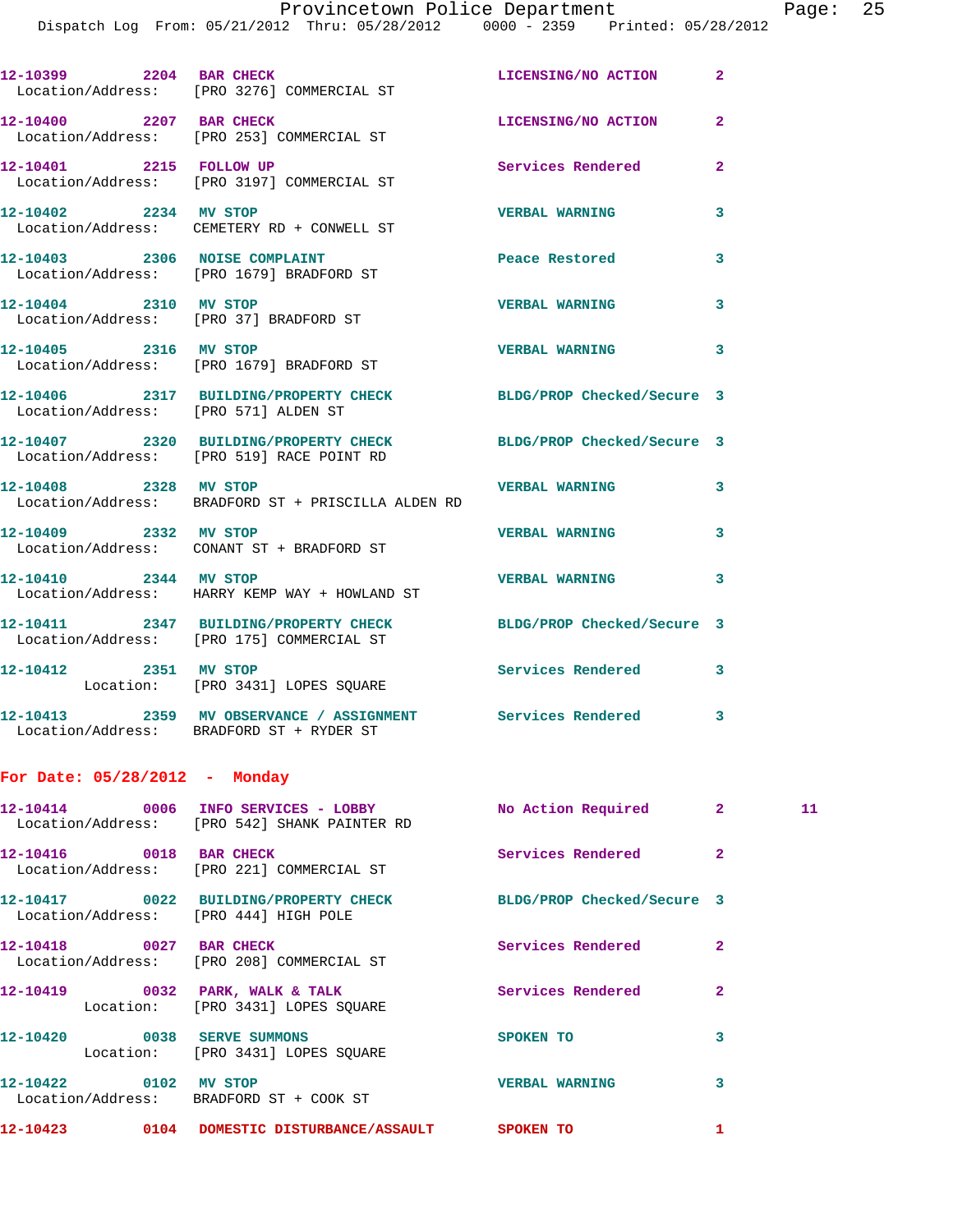|                                      | Dispatch Log From: 05/21/2012 Thru: 05/28/2012 0000 - 2359 Printed: 05/28/2012                                    | Provincetown Police Department |              | Page: 26 |  |
|--------------------------------------|-------------------------------------------------------------------------------------------------------------------|--------------------------------|--------------|----------|--|
|                                      | Location/Address: MASONIC PL + COMMERCIAL ST                                                                      |                                |              |          |  |
|                                      | 12-10424 0123 DISTURBANCE<br>Location/Address: [PRO 196] COMMERCIAL ST                                            | Services Rendered 1            |              |          |  |
| 12-10426 0150 MV COMPLAINT           | Location/Address: [PRO 208] COMMERCIAL ST                                                                         | <b>VERBAL WARNING</b>          | $\mathbf{2}$ |          |  |
|                                      | 12-10427 0202 BUILDING/PROPERTY CHECK BLDG/PROP Checked/Secure 3<br>Location/Address: [PRO 569] WINSLOW ST        |                                |              |          |  |
|                                      | 12-10428 0203 911 GENERAL/TEST CALL<br>Location/Address: [PRO 542] SHANK PAINTER RD                               | No Action Required 1           |              |          |  |
|                                      | 12-10429 0208 BUILDING/PROPERTY CHECK<br>Location/Address: [PRO 516] RACE POINT RD                                | BLDG/PROP Checked/Secure 3     |              |          |  |
|                                      | 12-10430 0209 BUILDING/PROPERTY CHECK BLDG/PROP Checked/Secure 3<br>Location/Address: [PRO 488] MAYFLOWER AVE     |                                |              |          |  |
| Location/Address: RYDER ST           | 12-10431 0216 FOUND CREDIT CARD                                                                                   | No Action Required 3           |              |          |  |
|                                      | 12-10432 0218 BUILDING/PROPERTY CHECK BLDG/PROP Checked/Secure 3<br>Location/Address: [PRO 2543] MACMILLAN        |                                |              |          |  |
|                                      | 12-10433 0218 FOUND BLUE WALLET<br>Location/Address: [PRO 165] COMMERCIAL ST                                      | No Action Required 3           |              |          |  |
| Location/Address: BREWSTER ST        | 12-10434 0237 NOISE COMPLAINT                                                                                     | Unfounded                      | 3            |          |  |
| 12-10435 0243 MV STOP                | Location/Address: [PRO 57] BRADFORD ST                                                                            | VERBAL WARNING 3               |              |          |  |
|                                      | 12-10436 0310 BUILDING/PROPERTY CHECK BLDG/PROP Checked/Secure 3<br>Location/Address: [PRO 3030] TIN PAN ALLEY RD |                                |              |          |  |
| 12-10437 0334 NOISE COMPLAINT        | Location/Address: [PRO 1455] BREWSTER ST                                                                          | SPOKEN TO                      | 3            |          |  |
|                                      | 12-10438 0439 BUILDING/PROPERTY CHECK BLDG/PROP Checked/Secure 3<br>Location/Address: [PRO 545] SHANKPAINTER RD   |                                |              |          |  |
| Location/Address: [PRO 3287] ROUTE 6 | 12-10439 0502 BUILDING/PROPERTY CHECK BLDG/PROP Checked/Secure 3                                                  |                                |              |          |  |
|                                      | 12-10440 0541 MV COMPLAINT<br>Location/Address: [PRO 1542] COMMERCIAL ST                                          | <b>Vehicle Towed</b>           | $\mathbf{2}$ |          |  |
|                                      | 12-10441 0559 AIRCRAFT-FLIGHT COV.<br>Location/Address: [PRO 516] RACE POINT RD                                   | Services Rendered 2            |              |          |  |
| Location/Address: HARRY KEMP WAY     | 12-10442 0602 ANIMAL CALL-INJURED BIRD Services Rendered                                                          |                                | $\mathbf{2}$ |          |  |
|                                      | 12-10443 0726 ANIMAL CALL<br>Location/Address: [PRO 458] COMMERCIAL ST                                            | No Action Required 2           |              |          |  |
|                                      | 12-10444 0843 FOUND CHECK<br>Location/Address: [PRO 106] COMMERCIAL ST                                            | <b>Services Rendered</b>       | 3            |          |  |
|                                      | 12-10445 0905 MEDICAL EMERGENCY<br>Location/Address: [PRO 106] COMMERCIAL ST                                      | Transported to Hospital 1      |              |          |  |
|                                      | 12-10446  0909  FOUND WALLET<br>Location/Address: [PRO 78] BRADFORD ST                                            | Services Rendered              | 3            |          |  |
|                                      | 12-10447 0919 MEMORIAL DAY SERVICES<br>Location/Address: [PRO 3259] MACMILLAN WHARF                               | No Action Required 2           |              |          |  |